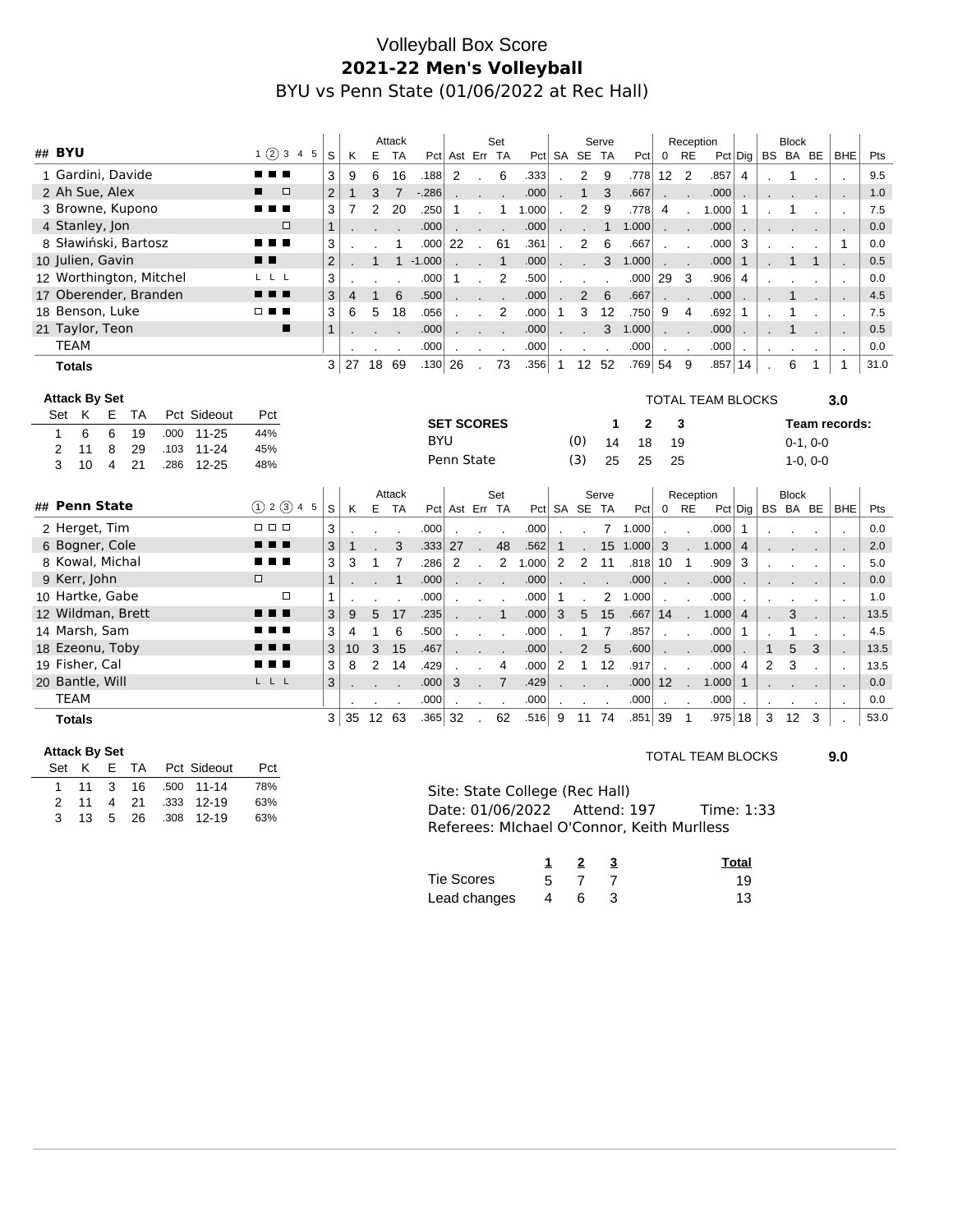#### Play-by-Play Summary (1st set) BYU vs Penn State (01/06/2022 at Rec Hall) **2021-22 Men's Volleyball**

BYU: 1 Gardini, Davide; 2 Ah Sue, Alex; 3 Browne, Kupono; 8 Sławiński, Bartosz; 10 Julien, Gavin; 17 Oberender, Branden; libero 12 Worthington, Mitchel. PSU: 6 Bogner, Cole; 8 Kowal, Michal; 12 Wildman, Brett; 14 Marsh, Sam; 18 Ezeonu, Toby; 19 Fisher, Cal; libero 20 Bantle, Will.

- 0-0 Libero In: 12 Worthington, Mitchel (L) for 10 Julien, Gavin.
- 0-0 Libero In: 20 Bantle, Will (L) for 14 Marsh, Sam.
- 0-0 Libero Out: 14 Marsh, Sam for 20 Bantle, Will (L).
- 0-0 Libero In: 20 Bantle, Will (L) for 19 Fisher, Cal.
- 0-0 Libero Out: 19 Fisher, Cal for 20 Bantle, Will (L).
- 0-0 Libero In: 20 Bantle, Will (L) for 14 Marsh, Sam.
- 0-0 Libero Out: 14 Marsh, Sam for 20 Bantle, Will (L).
- 0-0 Libero In: 20 Bantle, Will (L) for 18 Ezeonu, Toby.
- 1-0 [19 Fisher, Cal] Attack Error by 2 Ah Sue, Alex (from 8 Sławiński, Bartosz).
- 1-1 [19 Fisher, Cal] Kill by 17 Oberender, Branden (from 8 Sławiński, Bartosz).
- 2-1 [8 Sławiński, Bartosz] Kill by 14 Marsh, Sam (from 6 Bogner, Cole).
- 2-2 [8 Kowal, Michal] Kill by 1 Gardini, Davide (from 8 Sławiński, Bartosz).
- 2-3 [1 Gardini, Davide] Kill by 3 Browne, Kupono (from 8 Sławiński, Bartosz).
- 3-3 [1 Gardini, Davide] Service Error.
- 3-3 Libero Out: 18 Ezeonu, Toby for 20 Bantle, Will (L).
- 4-3 [14 Marsh, Sam] Kill by 18 Ezeonu, Toby.
- 4-4 [14 Marsh, Sam] Service Error.
- 4-4 Libero In: 20 Bantle, Will (L) for 14 Marsh, Sam.
- 4-4 Libero Out: 10 Julien, Gavin for 12 Worthington, Mitchel (L).
- 4-5 [17 Oberender, Branden] Attack Error by 12 Wildman, Brett (from 6 Bogner, Cole).
- 5-5 [17 Oberender, Branden] Service Error.
- 5-5 Libero In: 12 Worthington, Mitchel (L) for 17 Oberender, Branden.
- 6-5 [6 Bogner, Cole] Attack Error by 2 Ah Sue, Alex (block by 12 Wildman, Brett; 18 Ezeonu, Toby).
- 7-5 [6 Bogner, Cole] Service Ace (12 Worthington, Mitchel).
- 8-5 [6 Bogner, Cole] Attack Error by 3 Browne, Kupono (block by 19 Fisher, Cal).
- 8-6 [6 Bogner, Cole] Kill by 2 Ah Sue, Alex, block error by 18 Ezeonu, Toby. Successful Challenge by BYU, score reversed.
- 9-6 [2 Ah Sue, Alex] Service Error.
- 10-6 [12 Wildman, Brett] Kill by 19 Fisher, Cal, block error by 10 Julien, Gavin. Successful Challenge by Penn State, score reversed.
- 11-6 [12 Wildman, Brett] Kill by 18 Ezeonu, Toby (from 6 Bogner, Cole).
- 12-6 [12 Wildman, Brett] Attack Error by 10 Julien, Gavin (from 8 Sławiński, Bartosz).

*Timeout BYU*

- 13-6 [12 Wildman, Brett] Service Ace (12 Worthington, Mitchel).
- 13-7 [12 Wildman, Brett] Service Error.
- 14-7 [3 Browne, Kupono] Kill by 18 Ezeonu, Toby (from 6 Bogner, Cole).
- 14-7 Libero Out: 14 Marsh, Sam for 20 Bantle, Will (L).
- 14-8 [18 Ezeonu, Toby] Service Error.
- 14-8 Libero In: 20 Bantle, Will (L) for 18 Ezeonu, Toby.
- 14-8 Libero Out: 17 Oberender, Branden for 12 Worthington, Mitchel (L).
- 15-8 [10 Julien, Gavin] Kill by 19 Fisher, Cal (from 6 Bogner, Cole).
- 15-8 Libero In: 12 Worthington, Mitchel (L) for 10 Julien, Gavin.
- 15-9 [19 Fisher, Cal] Service Error.
- 16-9 [8 Sławiński, Bartosz] Kill by 14 Marsh, Sam (from 6 Bogner, Cole).
- 16-9 Substitution: 9 Kerr, John for 6 Bogner, Cole.
- 17-9 [8 Kowal, Michal] Kill by 12 Wildman, Brett (from 20 Bantle, Will).
- 17-10 [8 Kowal, Michal] Kill by 17 Oberender, Branden (from 8 Sławiński, Bartosz).
- 17-10 Substitution: 6 Bogner, Cole for 9 Kerr, John.
- 18-10 [1 Gardini, Davide] Service Error.
- 18-10 Libero Out: 18 Ezeonu, Toby for 20 Bantle, Will (L).
- 18-10 Substitution: 2 Herget, Tim for 14 Marsh, Sam.
- 19-10 [2 Herget, Tim] Kill by 19 Fisher, Cal (from 6 Bogner, Cole).

#### *Timeout BYU*

- 20-10 [2 Herget, Tim] Attack Error by 1 Gardini, Davide (from 8 Sławiński, Bartosz).
- 20-11 [2 Herget, Tim] Kill by 17 Oberender, Branden, block error by 18 Ezeonu, Toby.
- 20-11 Libero Out: 10 Julien, Gavin for 12 Worthington, Mitchel (L).
- 20-11 Substitution: 18 Benson, Luke for 17 Oberender, Branden.
- 20-11 Substitution: 14 Marsh, Sam for 2 Herget, Tim.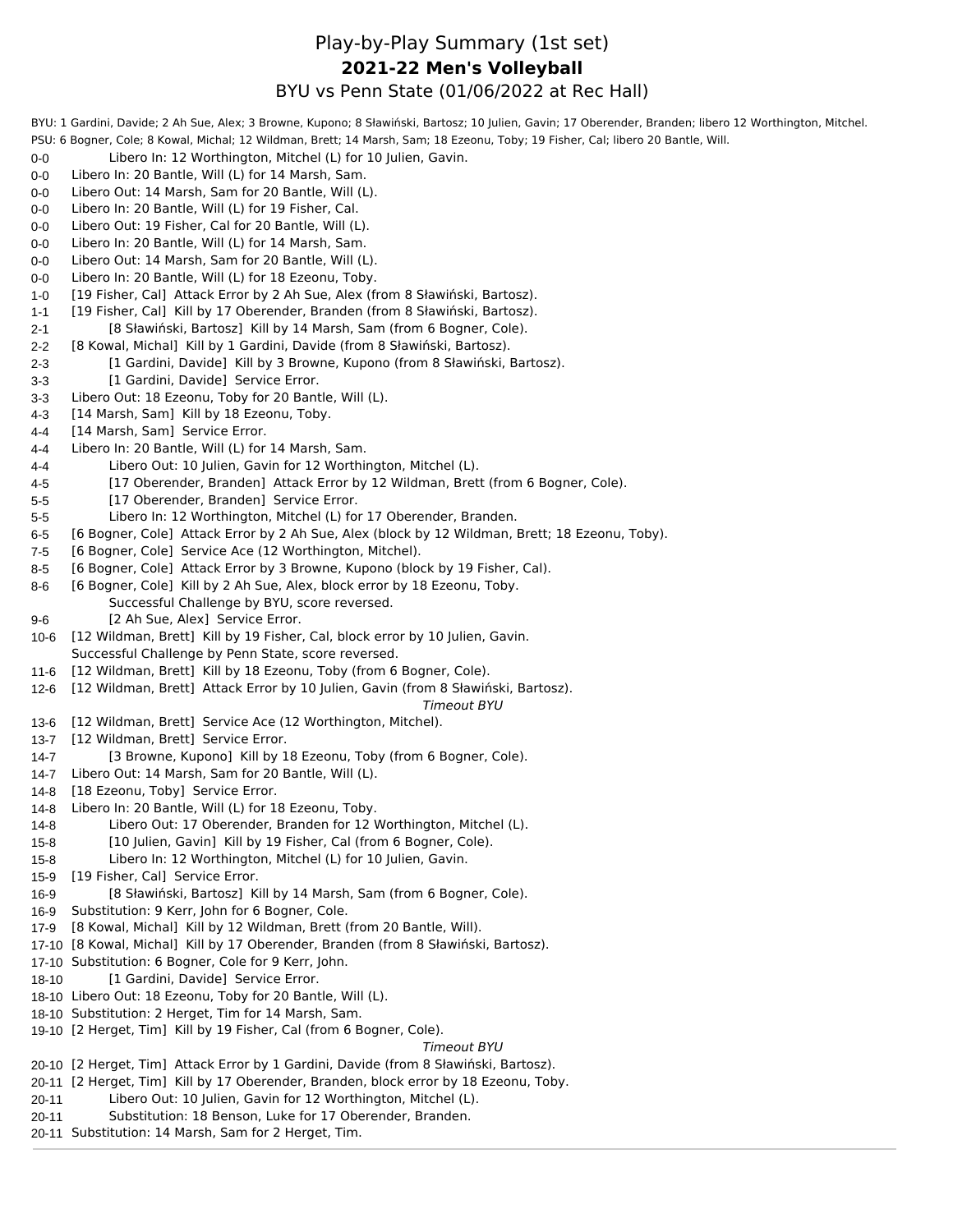#### Play-by-Play Summary (1st set) BYU vs Penn State (01/06/2022 at Rec Hall) **2021-22 Men's Volleyball**

- 20-11 Libero In: 20 Bantle, Will (L) for 14 Marsh, Sam.
- 21-11 [18 Benson, Luke] Service Error.
- 21-11 Libero In: 12 Worthington, Mitchel (L) for 18 Benson, Luke.
- 22-11 [6 Bogner, Cole] Attack Error by 2 Ah Sue, Alex (block by 12 Wildman, Brett; 18 Ezeonu, Toby).
- 22-12 [6 Bogner, Cole] Attack Error by 19 Fisher, Cal (from 20 Bantle, Will).
- 22-13 [2 Ah Sue, Alex] Attack Error by 18 Ezeonu, Toby (from 6 Bogner, Cole).
- 23-13 [2 Ah Sue, Alex] Kill by 12 Wildman, Brett (from 6 Bogner, Cole).
- 24-13 [12 Wildman, Brett] Service Ace (1 Gardini, Davide).
- 24-14 [12 Wildman, Brett] Service Error.
- 25-14 [3 Browne, Kupono] Kill by 12 Wildman, Brett (from 6 Bogner, Cole).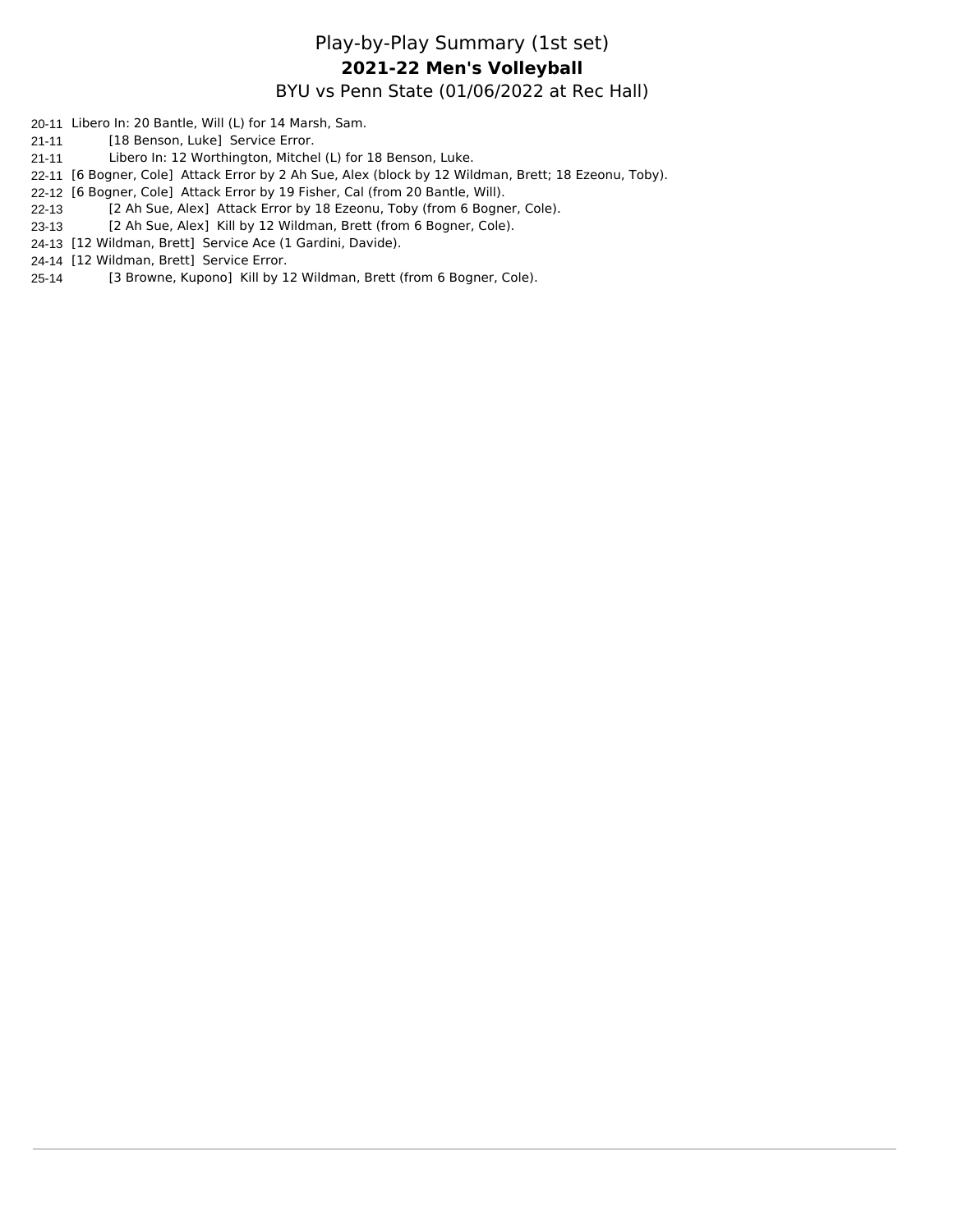# Match Report - Set 1 **2021-22 Men's Volleyball** BYU vs Penn State (01/06/2022 at Rec Hall)

|                                                  |              |    |   | Attack         |             |                   |              | Set |      |         |                | Serve        |                |                                            | Reception                |                          |                |                       | <b>Block</b>   |            |                                              |      |
|--------------------------------------------------|--------------|----|---|----------------|-------------|-------------------|--------------|-----|------|---------|----------------|--------------|----------------|--------------------------------------------|--------------------------|--------------------------|----------------|-----------------------|----------------|------------|----------------------------------------------|------|
| ## BYU<br>1 2 3 4 5                              | S            | K  | E | <b>TA</b>      |             | Pct Ast Err TA    |              |     |      |         | Pct SA SE TA   |              |                | $Pct \begin{bmatrix} 0 & RE \end{bmatrix}$ |                          |                          |                | $Pct $ Dig   BS BA BE |                |            | <b>BHE</b>                                   | Pts  |
| 1 Gardini, Davide<br>п                           | 1            |    |   | 2              | .000        |                   |              |     | .000 |         | 2              | 3            | .333           | $\overline{2}$                             | $\mathbf{1}$             | .667                     |                |                       |                |            | $\overline{\phantom{a}}$                     | 1.0  |
| 2 Ah Sue, Alex<br>П                              | $\mathbf{1}$ |    | 3 | $\overline{7}$ | $-286$      |                   |              |     | .000 |         | $\mathbf{1}$   | 3            | .667           |                                            |                          | .000                     |                |                       |                |            | $\blacksquare$                               | 1.0  |
| 3 Browne, Kupono<br>▬                            | 1            | 1  |   | 6              | .000        |                   |              |     | .000 |         |                | 2            | 1.000          | 4                                          | $\sim$                   | 1.000                    | $\mathbf{1}$   |                       |                |            | $\sim$                                       | 1.0  |
| 8 Sławiński, Bartosz<br>П                        | $\mathbf{1}$ |    |   |                | .000        | 5                 |              | 20  | .250 |         |                | 2            | 1.000          |                                            |                          | .000                     |                |                       |                |            | $\sim$                                       | 0.0  |
| 10 Julien, Gavin<br>■                            | 1            |    |   |                | $1 - 1.000$ |                   |              |     | .000 |         |                | $\mathbf{1}$ | 1.000          |                                            |                          | .000                     |                |                       |                |            | $\mathcal{L}_{\mathbf{a}}$                   | 0.0  |
| 12 Worthington, Mitchel<br>L                     | $\mathbf{1}$ |    |   |                | .000        |                   |              |     | .000 |         |                |              | .000           | 11                                         | $\overline{2}$           | .846                     | 1              |                       |                |            | $\overline{\phantom{a}}$                     | 0.0  |
| 17 Oberender, Branden<br>П                       | 1            | 3  |   | 3              | 1.000       |                   |              |     | .000 |         |                | 2            | .500           |                                            |                          | .000                     |                |                       |                |            | $\mathcal{L}_{\mathbf{a}}$                   | 3.0  |
| 18 Benson, Luke<br>$\Box$                        | $\mathbf{1}$ |    |   |                | .000        |                   |              |     | .000 |         | $\mathbf{1}$   | 1            | .000           |                                            |                          | .000                     |                |                       |                |            |                                              | 0.0  |
| <b>TEAM</b>                                      |              |    |   |                |             |                   |              |     |      | $\cdot$ | $\cdot$        | $\sim$       |                | $\blacksquare$                             |                          |                          | $\cdot$        |                       |                |            | $\blacksquare$                               |      |
| <b>Totals</b>                                    | 3            | 6  | 6 | 19             | .000        | 5                 |              | 20  | .250 |         | 5              | 14           | $.643 \mid 17$ |                                            | $\overline{\mathbf{3}}$  | .850                     | 2              |                       |                | 1          |                                              | 6.0  |
|                                                  |              |    |   |                |             |                   |              |     |      |         |                |              |                |                                            |                          |                          |                |                       |                |            |                                              |      |
| <b>Attack By Set</b>                             |              |    |   |                |             |                   |              |     |      |         |                |              |                |                                            |                          | <b>TOTAL TEAM BLOCKS</b> |                |                       |                |            | 0.0                                          |      |
| K<br>Pct Sideout<br>Е<br><b>TA</b><br>Set<br>Pct |              |    |   |                |             | <b>SET SCORES</b> |              |     |      |         |                | 1            | 2              |                                            | 3                        |                          |                |                       |                |            | Team records:                                |      |
| 6<br>6<br>19<br>$11 - 25$<br>1<br>.000<br>44%    |              |    |   |                | <b>BYU</b>  |                   |              |     |      |         | (0)            | 14           | 18             | 19                                         |                          |                          |                |                       |                | $0-1, 0-0$ |                                              |      |
| 8<br>29<br>2<br>$11 - 24$<br>45%<br>11<br>.103   |              |    |   |                |             | Penn State        |              |     |      |         | (3)            |              |                |                                            |                          |                          |                |                       |                |            |                                              |      |
| 3<br>21<br>10<br>$12 - 25$<br>4<br>.286<br>48%   |              |    |   |                |             |                   |              |     |      |         |                | 25           | 25             | 25                                         |                          |                          |                |                       |                | $1-0, 0-0$ |                                              |      |
|                                                  |              |    |   | Attack         |             |                   |              | Set |      |         |                | Serve        |                |                                            |                          |                          |                |                       | <b>Block</b>   |            |                                              |      |
| ## Penn State<br>$(1)$ 2 3 4 5                   | S            | K  | E | <b>TA</b>      |             | Pct Ast Err TA    |              |     |      |         | Pct SA SE TA   |              | Pct            | $\mathbf 0$                                | Reception<br><b>RE</b>   |                          |                | $Pct $ Dig   BS BA BE |                |            | <b>BHE</b>                                   | Pts  |
| 2 Herget, Tim<br>$\Box$                          |              |    |   |                | .000        |                   |              |     | .000 |         |                | 3            | 1.000          |                                            | $\overline{\phantom{a}}$ | .000                     | $\mathbf 1$    |                       |                |            |                                              | 0.0  |
| 6 Bogner, Cole<br>п                              | $\mathbf{1}$ |    |   |                | .000        | 8                 | $\mathbf{r}$ | 12  | .667 | 1       |                | 6            | 1.000          | $\mathbf{1}$                               |                          | 1.000                    | $\mathbf 1$    |                       |                |            |                                              | 1.0  |
| 8 Kowal, Michal<br>П                             | 1            |    |   |                | .000        |                   |              |     | .000 |         |                | 3            | 1.000          | $\mathbf{1}$                               |                          | 1.000                    | 2              |                       |                |            | ۰.                                           | 0.0  |
| 9 Kerr, John<br>$\Box$                           | $\mathbf{1}$ |    |   | $\mathbf{1}$   | .000        |                   |              |     | .000 |         |                |              | .000           | $\sim$ $\sim$                              |                          | .000                     |                |                       |                |            | $\blacksquare$<br>$\mathcal{L}_{\mathbf{a}}$ | 0.0  |
| 12 Wildman, Brett<br>∎                           | 1            | 3  | 1 | 5              | .400        |                   |              |     | .000 | 2       | $\overline{2}$ | 7            | .714           | 4                                          |                          | 1.000                    | 2              |                       | $\overline{2}$ |            | $\mathcal{L}_{\mathbf{r}}$                   | 6.0  |
| 14 Marsh, Sam<br>ш                               | $\mathbf{1}$ | 2  |   | $\overline{2}$ | 1.000       |                   |              |     | .000 |         | $\mathbf{1}$   | 2            | .500           |                                            |                          | .000                     |                |                       |                |            | $\overline{\phantom{a}}$                     | 2.0  |
| 18 Ezeonu, Toby<br>■                             | 1            | 3  | 1 | 4              | .500        |                   |              |     | .000 |         |                |              | .000           |                                            | $\overline{\phantom{a}}$ | .000                     |                |                       | 2              | 2          | $\mathcal{L}_{\mathbf{z}}$                   | 4.0  |
| 19 Fisher, Cal<br>п                              | $\mathbf{1}$ | 3  |   | 4              | .500        |                   |              | 2   | .000 |         | $\mathbf{1}$   | 3            | .667           |                                            |                          | .000                     |                | $\mathbf{1}$          |                |            | $\overline{\phantom{a}}$                     | 4.0  |
| 20 Bantle, Will<br>L                             | 1            |    |   |                | .000        | $\mathbf{1}$      |              | 2   | .500 |         |                |              | .000           | 3                                          |                          | 1.000                    | $\mathbf{1}$   |                       |                |            | $\sim$                                       | 0.0  |
| <b>TEAM</b>                                      |              |    |   |                | .000        |                   |              |     | .000 |         |                |              | .000           |                                            |                          | .000                     |                |                       |                |            |                                              | 0.0  |
| <b>Totals</b>                                    | 3            | 11 | 3 | 16             | .500        | 9                 |              | 16  | .562 | 3       | 5              | 25           | .800           | 9                                          |                          | 1.000                    | $\overline{7}$ | 1                     | 4              | 2          |                                              | 17.0 |

#### **Attack By Set**

|  | Set K |  | E TA Pct Sideout     | Pct |
|--|-------|--|----------------------|-----|
|  |       |  | 1 11 3 16 .500 11-14 | 78% |
|  | 2 11  |  | 4 21 .333 12-19      | 63% |
|  |       |  | 3 13 5 26 .308 12-19 | 63% |

#### TOTAL TEAM BLOCKS **3.0**

| Site: State College (Rec Hall)             |            |
|--------------------------------------------|------------|
| Date: 01/06/2022 Attend: 197               | Time: 1:33 |
| Referees: Michael O'Connor. Keith Murlless |            |

|              |                |   | Total |
|--------------|----------------|---|-------|
| Tie Scores   | .5             |   | 19    |
| Lead changes | $\overline{4}$ | 6 | 13    |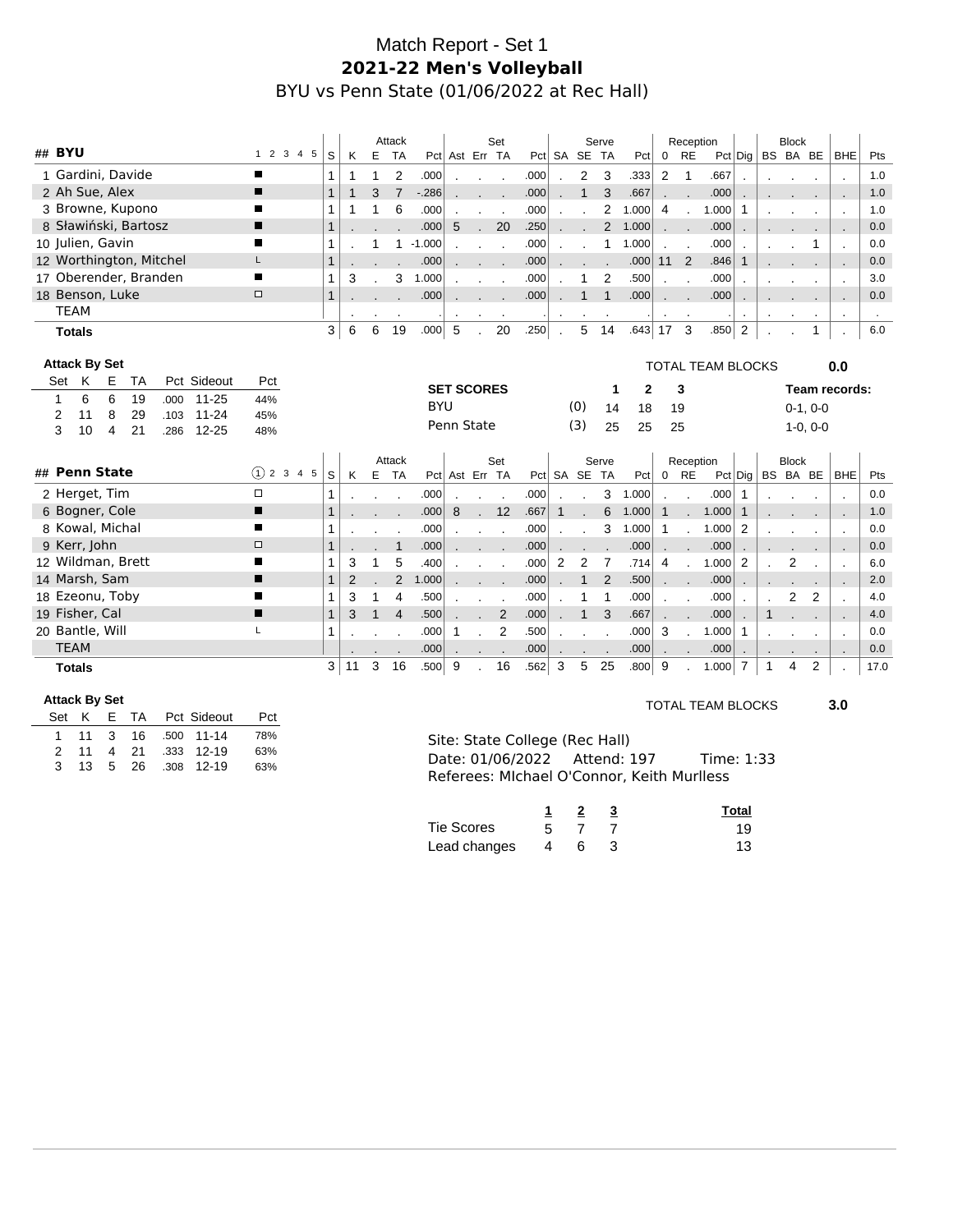# Play-by-Play Summary (2nd set) BYU vs Penn State (01/06/2022 at Rec Hall) **2021-22 Men's Volleyball**

|           | BYU: 1 Gardini, Davide; 3 Browne, Kupono; 8 Sławiński, Bartosz; 10 Julien, Gavin; 17 Oberender, Branden; 18 Benson, Luke; libero 12 Worthington, Mitchel. |
|-----------|-----------------------------------------------------------------------------------------------------------------------------------------------------------|
|           | PSU: 6 Bogner, Cole; 8 Kowal, Michal; 12 Wildman, Brett; 14 Marsh, Sam; 18 Ezeonu, Toby; 19 Fisher, Cal; libero 20 Bantle, Will.                          |
| 0-0       | Libero In: 20 Bantle, Will (L) for 18 Ezeonu, Toby.                                                                                                       |
| 1-0       | [10 Julien, Gavin] Kill by 19 Fisher, Cal (from 6 Bogner, Cole).                                                                                          |
| $1 - 0$   | Libero In: 12 Worthington, Mitchel (L) for 10 Julien, Gavin.                                                                                              |
| $1 - 1$   | [19 Fisher, Cal] Kill by 1 Gardini, Davide (from 8 Sławiński, Bartosz).                                                                                   |
| 2-1       | [8 Sławiński, Bartosz] Kill by 6 Bogner, Cole (from 8 Kowal, Michal).                                                                                     |
| 2-2       | [8 Kowal, Michal] Service Error.                                                                                                                          |
| 2-3       | [1 Gardini, Davide] Kill by 3 Browne, Kupono (from 1 Gardini, Davide).                                                                                    |
| $3 - 3$   | [1 Gardini, Davide] Kill by 12 Wildman, Brett (from 8 Kowal, Michal).                                                                                     |
| 3-3       | Libero Out: 18 Ezeonu, Toby for 20 Bantle, Will (L).                                                                                                      |
| $4-3$     | [14 Marsh, Sam] Attack Error by 1 Gardini, Davide (from 8 Sławiński, Bartosz).                                                                            |
| $4 - 4$   | [14 Marsh, Sam] Kill by 3 Browne, Kupono (from 8 Sławiński, Bartosz).                                                                                     |
| 4-4       | Libero Out: 10 Julien, Gavin for 12 Worthington, Mitchel (L).                                                                                             |
| $4 - 4$   | Libero In: 20 Bantle, Will (L) for 14 Marsh, Sam.                                                                                                         |
| 4-5       | [17 Oberender, Branden] Attack Error by 8 Kowal, Michal (from 6 Bogner, Cole).                                                                            |
| $5-5$     | [17 Oberender, Branden] Kill by 19 Fisher, Cal (from 20 Bantle, Will).                                                                                    |
| 5-5       | Libero In: 12 Worthington, Mitchel (L) for 17 Oberender, Branden.                                                                                         |
| 6-5       | [6 Bogner, Cole] Attack Error by 18 Benson, Luke (from 8 Sławiński, Bartosz).                                                                             |
| 7-5       | [6 Bogner, Cole] Attack Error by 18 Benson, Luke (block by 19 Fisher, Cal; 18 Ezeonu, Toby).                                                              |
| 8-5       | [6 Bogner, Cole] Kill by 18 Ezeonu, Toby (from 6 Bogner, Cole).                                                                                           |
| $8-6$     | [6 Bogner, Cole] Kill by 3 Browne, Kupono (from 8 Sławiński, Bartosz).                                                                                    |
| 9-6       | [3 Browne, Kupono] Kill by 18 Ezeonu, Toby (from 6 Bogner, Cole).                                                                                         |
| 9-7       | [12 Wildman, Brett] Kill by 18 Benson, Luke (from 8 Sławiński, Bartosz).                                                                                  |
| 9-8       | [18 Benson, Luke] Attack Error by 12 Wildman, Brett (from 6 Bogner, Cole).                                                                                |
| 9-9       | [18 Benson, Luke] Attack Error by 19 Fisher, Cal (from 6 Bogner, Cole).                                                                                   |
| $9 - 10$  | [18 Benson, Luke] Kill by 1 Gardini, Davide (from 12 Worthington, Mitchel).                                                                               |
| $9 - 11$  | [18 Benson, Luke] Kill by 1 Gardini, Davide (from 8 Sławiński, Bartosz).                                                                                  |
|           | <b>Timeout Penn State</b>                                                                                                                                 |
| $10 - 11$ | [18 Benson, Luke] Service Error.                                                                                                                          |
|           | 10-11 Libero Out: 14 Marsh, Sam for 20 Bantle, Will (L).                                                                                                  |
|           | 10-12 [18 Ezeonu, Toby] Attack Error by 12 Wildman, Brett (block by 10 Julien, Gavin; 1 Gardini, Davide).                                                 |
| $10 - 12$ | Libero Out: 17 Oberender, Branden for 12 Worthington, Mitchel (L).                                                                                        |
|           | 10-12 Libero In: 20 Bantle, Will (L) for 18 Ezeonu, Toby.                                                                                                 |
| $11 - 12$ | [10 Julien, Gavin] Kill by 14 Marsh, Sam (from 6 Bogner, Cole).                                                                                           |
| 11-12     | Libero In: 12 Worthington, Mitchel (L) for 10 Julien, Gavin.                                                                                              |
|           | 12-12 [19 Fisher, Cal] Attack Error by 17 Oberender, Branden (from 8 Sławiński, Bartosz).                                                                 |
|           | 13-12 [19 Fisher, Cal] Service Ace (1 Gardini, Davide).                                                                                                   |
|           | 14-12 [19 Fisher, Cal] Kill by 14 Marsh, Sam (from 6 Bogner, Cole).                                                                                       |
|           | Timeout BYU                                                                                                                                               |
|           | 14-13 [19 Fisher, Cal] Kill by 1 Gardini, Davide (from 8 Sławiński, Bartosz).                                                                             |
|           | [8 Sławiński, Bartosz] Service Error.                                                                                                                     |
| 15-13     | 15-14 [8 Kowal, Michal] Kill by 1 Gardini, Davide (from 8 Sławiński, Bartosz).                                                                            |
|           |                                                                                                                                                           |
| 16-14     | [1 Gardini, Davide] Kill by 12 Wildman, Brett (from 6 Bogner, Cole).                                                                                      |
|           | 16-14 Libero Out: 18 Ezeonu, Toby for 20 Bantle, Will (L).                                                                                                |
|           | 16-14 Substitution: 2 Herget, Tim for 14 Marsh, Sam.                                                                                                      |
|           | 16-15 [2 Herget, Tim] Kill by 3 Browne, Kupono (from 8 Sławiński, Bartosz).                                                                               |
|           | 16-15 Substitution: 14 Marsh, Sam for 2 Herget, Tim.                                                                                                      |
| $17 - 15$ | [17 Oberender, Branden] Kill by 18 Ezeonu, Toby (from 6 Bogner, Cole).                                                                                    |
| $17 - 15$ | Libero Out: 10 Julien, Gavin for 12 Worthington, Mitchel (L).                                                                                             |
| 17-15     | Libero In: 12 Worthington, Mitchel (L) for 17 Oberender, Branden.                                                                                         |
|           | 18-15 [6 Bogner, Cole] Attack Error by 3 Browne, Kupono (block by 18 Ezeonu, Toby; 19 Fisher, Cal).                                                       |
|           | 19-15 [6 Bogner, Cole] Attack Error by 18 Benson, Luke (block by 19 Fisher, Cal).                                                                         |
|           | Timeout BYU                                                                                                                                               |
|           | 19-16 [6 Bogner, Cole] Kill by 18 Benson, Luke, block error by 18 Ezeonu, Toby.                                                                           |
|           | 19-16 Libero In: 20 Bantle, Will (L) for 14 Marsh, Sam.                                                                                                   |
| $20 - 16$ | [3 Browne, Kupono] Service Error.                                                                                                                         |
|           | 21-16 [12 Wildman, Brett] Kill by 18 Ezeonu, Toby.                                                                                                        |
|           | 22-16 [12 Wildman, Brett] Attack Error by 18 Benson, Luke (from 8 Sławiński, Bartosz).                                                                    |

23-16 [12 Wildman, Brett] Service Ace (18 Benson, Luke).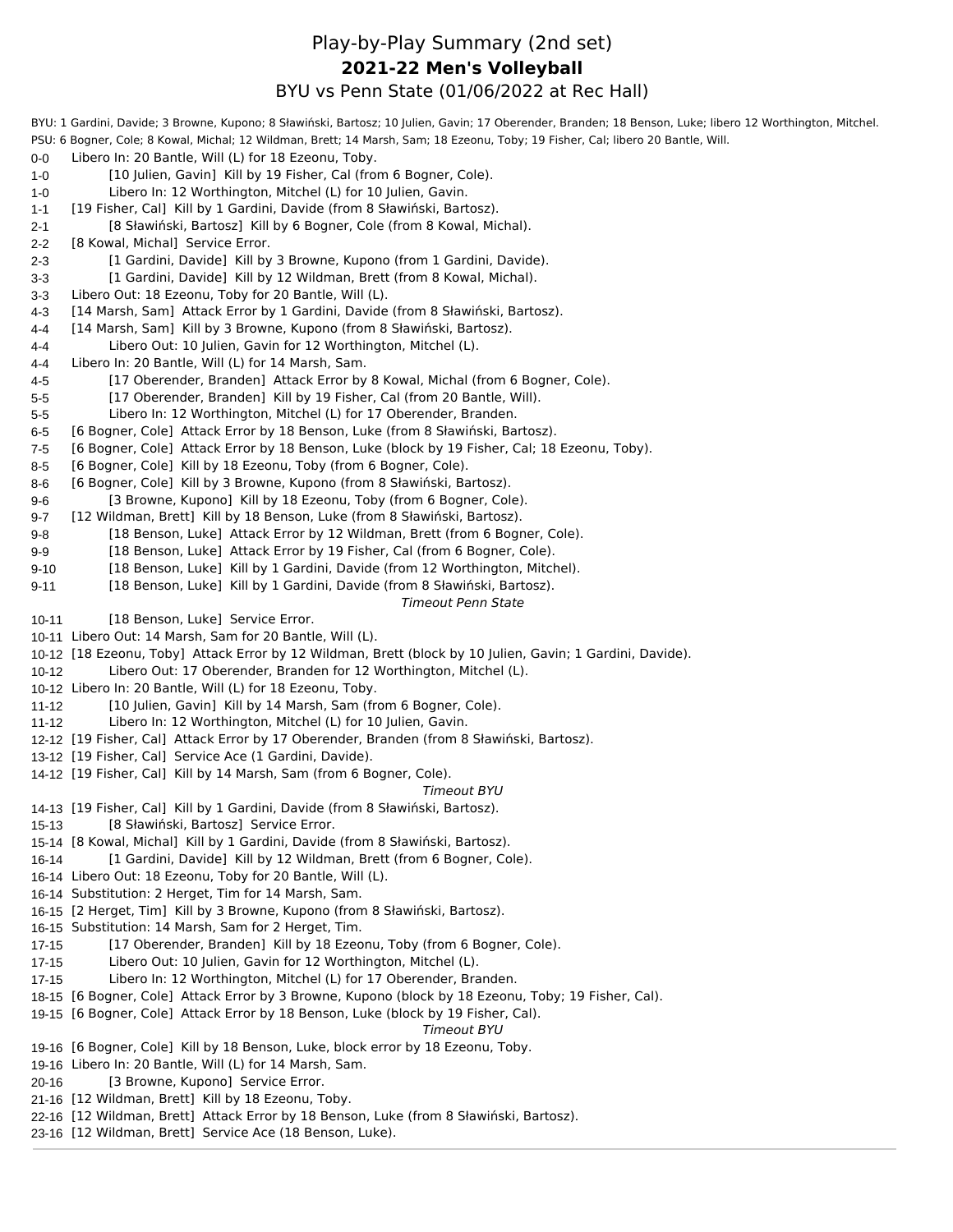# Play-by-Play Summary (2nd set) BYU vs Penn State (01/06/2022 at Rec Hall) **2021-22 Men's Volleyball**

23-17 [12 Wildman, Brett] Service Error.

- 23-18 [18 Benson, Luke] Service Ace (8 Kowal, Michal).
- 24-18 [18 Benson, Luke] Service Error.
- 24-18 Libero Out: 14 Marsh, Sam for 20 Bantle, Will (L).

25-18 [18 Ezeonu, Toby] Attack Error by 1 Gardini, Davide (block by 14 Marsh, Sam; 19 Fisher, Cal).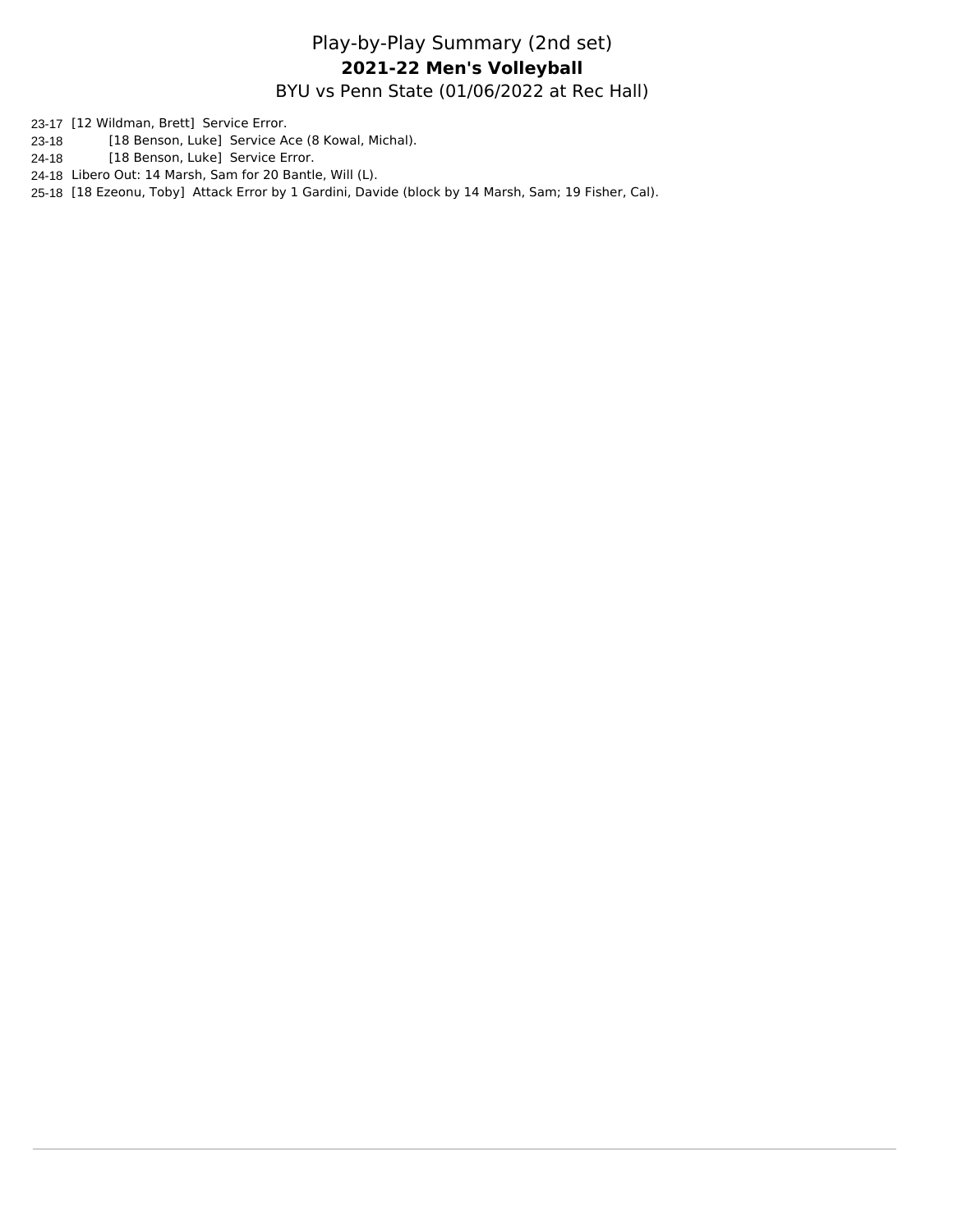# Match Report - Set 2 **2021-22 Men's Volleyball** BYU vs Penn State (01/06/2022 at Rec Hall)

|        |               |                      |                      |                         |             |        |               |              |    | Attack |                |            |                   |              | Set            |       |              |                | Serve          |              |                | Reception                   |                          |                 |                  | <b>Block</b>   |            |                          |      |
|--------|---------------|----------------------|----------------------|-------------------------|-------------|--------|---------------|--------------|----|--------|----------------|------------|-------------------|--------------|----------------|-------|--------------|----------------|----------------|--------------|----------------|-----------------------------|--------------------------|-----------------|------------------|----------------|------------|--------------------------|------|
| ## BYU |               |                      |                      |                         |             |        | 1(2)345       | S            | K  | E      | <b>TA</b>      |            | Pct Ast Err TA    |              |                |       |              | Pct SA SE TA   |                | Pct          |                | $0$ RE                      |                          |                 | Pct Dig BS BA BE |                |            | <b>BHE</b>               | Pts  |
|        |               |                      | 1 Gardini, Davide    |                         |             | п      |               |              | 5  | 2      | 8              | .375       | 1                 |              | 4              | .250  |              |                | 3              | 1.000        | 8              | -1                          | .889                     |                 |                  | 1              |            |                          | 5.5  |
|        |               |                      | 3 Browne, Kupono     |                         |             | п      |               | $\mathbf{1}$ | 4  |        | 8              | .375       |                   |              |                | .000  |              | $\mathbf{1}$   | 2              | .500         |                | $\sim$ $\sim$               | .000                     |                 |                  |                |            |                          | 4.0  |
|        |               |                      | 8 Sławiński, Bartosz |                         |             |        |               |              |    |        |                | .000       | 9                 |              | 22             | .409  |              |                | $\overline{2}$ | .500         |                |                             | .000                     | 2               |                  |                |            |                          | 0.0  |
|        |               | 10 Julien, Gavin     |                      |                         |             | ▬      |               | $\mathbf{1}$ |    |        |                | .000       |                   |              | $\mathbf{1}$   | .000  |              |                | $\overline{2}$ | 1.000        |                |                             | .000                     | $\mathbf{1}$    |                  |                |            |                          | 0.5  |
|        |               |                      |                      | 12 Worthington, Mitchel |             |        |               |              |    |        |                | .000       |                   |              | $\overline{2}$ | .500  |              |                |                | .000         | 9              |                             | 1.000                    | $\mathbf 1$     |                  |                |            | $\cdot$                  | 0.0  |
|        |               |                      |                      | 17 Oberender, Branden   |             | ▪      |               |              |    |        | $\mathbf{1}$   | $-1.000$   |                   |              | $\sim$ $\sim$  | .000  |              |                | 3              | 1.000        |                | $\mathcal{L} = \mathcal{L}$ | .000                     |                 |                  |                |            | $\overline{\phantom{a}}$ | 0.0  |
|        |               | 18 Benson, Luke      |                      |                         |             | ш      |               | 1            | 2  | 4      | 11             | $-182$     |                   |              | 1              | .000  | $\mathbf{1}$ | $\overline{2}$ | $\overline{7}$ | .714         | 3              | $\mathbf 1$                 | .750                     | 1               |                  |                |            |                          | 3.0  |
|        | <b>TEAM</b>   |                      |                      |                         |             |        |               |              |    |        |                | .000       | $\sim$            | $\sim$       |                | .000  | $\sim$       |                | $\blacksquare$ | .000         | $\blacksquare$ | $\sim$ $\sim$               | .000                     | $\blacksquare$  |                  |                |            | $\cdot$                  | 0.0  |
|        | <b>Totals</b> |                      |                      |                         |             |        |               | 3            | 11 | 8      | 29             | $.103$ 11  |                   |              | 30             | .367  | $\mathbf{1}$ | $\overline{4}$ | 19             | .789         | 20             | 2                           | .909                     | 5               |                  | $\overline{2}$ |            |                          | 13.0 |
|        |               |                      |                      |                         |             |        |               |              |    |        |                |            |                   |              |                |       |              |                |                |              |                |                             |                          |                 |                  |                |            |                          |      |
|        |               | <b>Attack By Set</b> |                      |                         |             |        |               |              |    |        |                |            |                   |              |                |       |              |                |                |              |                |                             | <b>TOTAL TEAM BLOCKS</b> |                 |                  |                |            | 1.0                      |      |
| Set    | K             | Е                    | TA                   |                         | Pct Sideout | Pct    |               |              |    |        |                |            | <b>SET SCORES</b> |              |                |       |              |                | 1              | $\mathbf{2}$ |                | 3                           |                          |                 |                  |                |            | Team records:            |      |
| 1      | 6             | 6                    | 19                   | .000                    | $11 - 25$   | 44%    |               |              |    |        |                | <b>BYU</b> |                   |              |                |       |              | (0)            | 14             | 18           |                | 19                          |                          |                 |                  |                | $0-1, 0-0$ |                          |      |
| 2      | 11            | 8                    | 29                   | .103                    | $11 - 24$   | 45%    |               |              |    |        |                |            | Penn State        |              |                |       |              | (3)            |                |              |                |                             |                          |                 |                  |                |            |                          |      |
| 3      | 10            | 4                    | 21                   | .286                    | $12 - 25$   | 48%    |               |              |    |        |                |            |                   |              |                |       |              |                | 25             | 25           |                | 25                          |                          |                 |                  |                | $1-0, 0-0$ |                          |      |
|        |               |                      |                      |                         |             |        |               |              |    |        | Attack         |            |                   |              | Set            |       |              |                | Serve          |              |                |                             |                          |                 |                  | <b>Block</b>   |            |                          |      |
|        |               | ## Penn State        |                      |                         |             |        | $(1)$ 2 3 4 5 | S            | K  | Ε      | <b>TA</b>      |            | Pct Ast Err TA    |              |                |       |              | Pct SA SE TA   |                | Pct          | $\overline{0}$ | Reception<br><b>RE</b>      |                          | $Pct  $ Dig $ $ |                  | BS BA BE       |            | <b>BHE</b>               | Pts  |
|        |               | 2 Herget, Tim        |                      |                         |             | $\Box$ |               | 1            |    |        |                | .000       |                   |              |                | .000  |              |                | 1              | 1.000        |                |                             | .000                     |                 |                  |                |            |                          | 0.0  |
|        |               | 6 Bogner, Cole       |                      |                         |             | п      |               | $\mathbf{1}$ |    |        | 2              | .500       | $\overline{7}$    | $\mathbf{r}$ | 14             | .500  |              |                | $\overline{7}$ | 1.000        | $\mathbf{1}$   |                             | 1.000                    | $\overline{2}$  |                  |                |            | $\cdot$                  | 1.0  |
|        |               | 8 Kowal, Michal      |                      |                         |             |        |               | 1            |    |        | 3              | $-333$     | 2                 |              | $\overline{2}$ | 1.000 |              |                | $\overline{2}$ | .500         | 6              |                             | .857                     |                 |                  |                |            | $\blacksquare$           | 0.0  |
|        |               |                      | 12 Wildman, Brett    |                         |             | п      |               | $\mathbf{1}$ | 2  | 2      | $\overline{4}$ | .000       |                   | ۰            |                | .000  | $\mathbf{1}$ | $\mathbf{1}$   | 5              | .800         | $\overline{4}$ |                             | 1.000                    | $\mathbf{1}$    |                  |                |            | $\sim$                   | 3.0  |
|        |               | 14 Marsh, Sam        |                      |                         |             | ■      |               | 1            | 2  |        | $\overline{2}$ | 1.000      |                   |              |                | .000  |              |                | $\overline{2}$ | 1.000        |                |                             | .000                     | $\mathbf 1$     |                  |                |            | $\ddot{\phantom{a}}$     | 2.5  |
|        |               | 18 Ezeonu, Toby      |                      |                         |             | п      |               | $\mathbf{1}$ | 4  |        | $\overline{4}$ | 1.000      |                   |              |                | .000  |              |                | 2              | 1.000        |                |                             | .000                     |                 |                  | 2              | 1          |                          | 5.0  |
|        |               | 19 Fisher, Cal       |                      |                         |             | п      |               | $\mathbf{1}$ | 2  |        | 6              | .167       |                   |              | 1              | .000  |              |                | 5              | 1.000        |                |                             | .000                     |                 |                  | 3              |            |                          | 5.5  |
|        |               | 20 Bantle, Will      |                      |                         |             | L      |               | $\mathbf{1}$ |    |        |                | .000       | 1                 |              | 3              | .333  |              |                |                | .000         | 3              |                             | 1.000                    |                 |                  |                |            |                          | 0.0  |
|        | <b>TEAM</b>   |                      |                      |                         |             |        |               |              |    |        |                | .000       |                   |              |                | .000  |              |                |                | .000         |                |                             | .000                     |                 |                  |                |            | $\cdot$                  | 0.0  |
|        | <b>Totals</b> |                      |                      |                         |             |        |               | 3            | 11 | 4      | 21             | .333       | 10                |              | 20             | .500  | 2            | $\overline{2}$ | 24             | .917         | 14             | $\overline{1}$              | .933                     | 4               | 1                | 6              | 1          |                          | 17.0 |

#### **Attack By Set**

|  |  |  | Set K E TA Pct Sideout | Pct |
|--|--|--|------------------------|-----|
|  |  |  | 1 11 3 16 .500 11-14   | 78% |
|  |  |  | 2 11 4 21 333 12-19    | 63% |
|  |  |  | 3 13 5 26 .308 12-19   | 63% |

TOTAL TEAM BLOCKS **4.0**

Site: State College (Rec Hall) Date: 01/06/2022 Attend: 197 Time: 1:33 Referees: MIchael O'Connor, Keith Murlless

|              |    |   | Total |
|--------------|----|---|-------|
| Tie Scores   | 5. |   | 19    |
| Lead changes | 4  | 6 | 13    |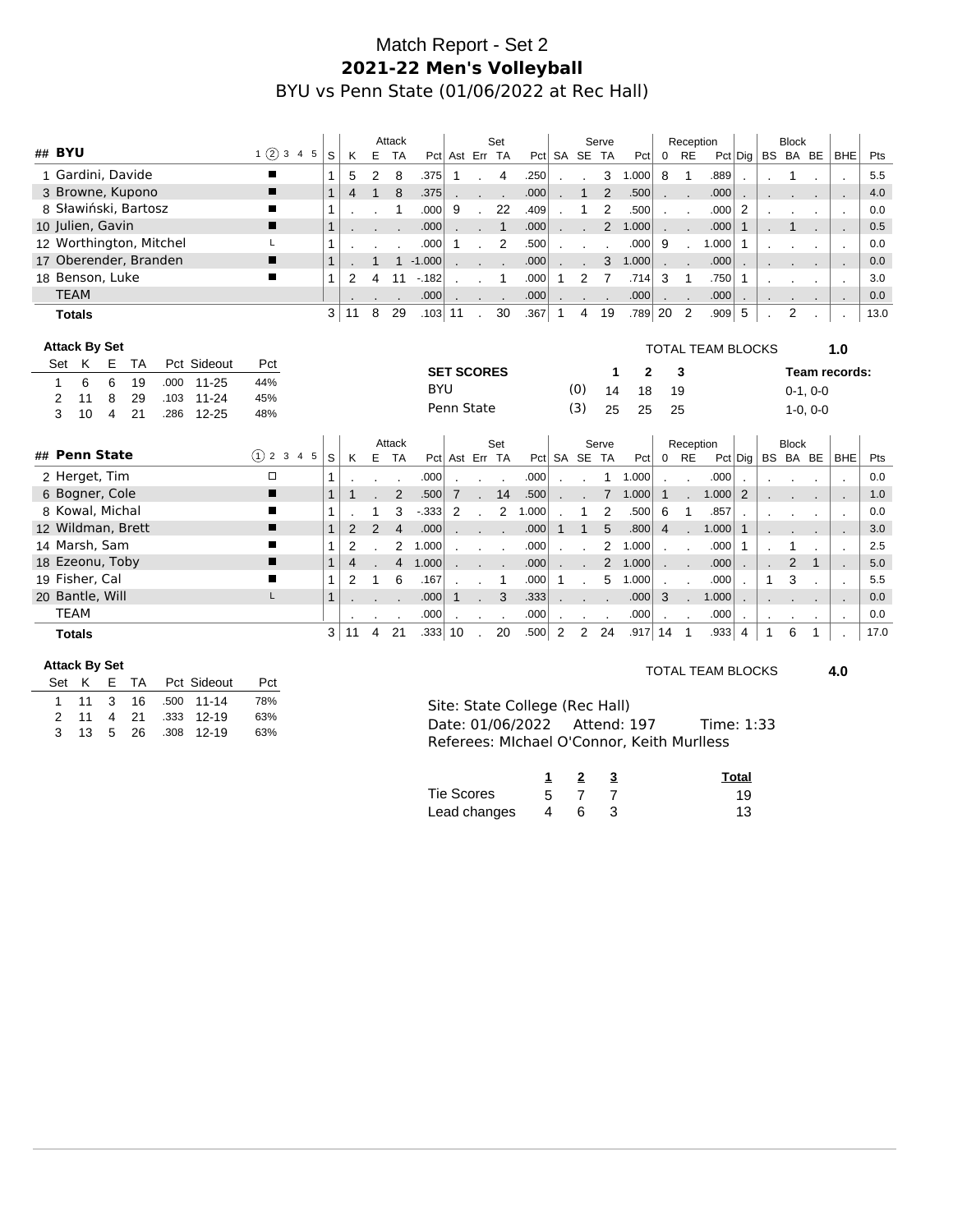# Play-by-Play Summary (3rd set) BYU vs Penn State (01/06/2022 at Rec Hall) **2021-22 Men's Volleyball**

| PSU: 6 Bogner, Cole; 8 Kowal, Michal; 12 Wildman, Brett; 14 Marsh, Sam; 18 Ezeonu, Toby; 19 Fisher, Cal; libero 20 Bantle, Will.<br>Libero In: 20 Bantle, Will (L) for 18 Ezeonu, Toby.<br>0-0<br>Libero In: 12 Worthington, Mitchel (L) for 21 Taylor, Teon.<br>0-0<br>[19 Fisher, Cal] Kill by 1 Gardini, Davide (from 8 Sławiński, Bartosz).<br>0-1<br>[8 Sławiński, Bartosz] Service Error.<br>$1 - 1$<br>[8 Kowal, Michal] Service Error.<br>$1 - 2$<br>[1 Gardini, Davide] Attack Error by 14 Marsh, Sam (from 6 Bogner, Cole).<br>$1 - 3$<br>[1 Gardini, Davide] Kill by 12 Wildman, Brett (from 6 Bogner, Cole).<br>2-3<br>Libero Out: 18 Ezeonu, Toby for 20 Bantle, Will (L).<br>$2 - 3$<br>[14 Marsh, Sam] Ball Handling Error by 8 Sławiński, Bartosz.<br>$3-3$<br>[14 Marsh, Sam] Attack Error by 1 Gardini, Davide (block by 12 Wildman, Brett; 18 Ezeonu, Toby).<br>4-3<br>[14 Marsh, Sam] Kill by 17 Oberender, Branden (from 8 Sławiński, Bartosz).<br>4-4<br>Libero In: 20 Bantle, Will (L) for 14 Marsh, Sam.<br>4-4<br>Libero Out: 21 Taylor, Teon for 12 Worthington, Mitchel (L).<br>4-4<br>[17 Oberender, Branden] Service Error.<br>5-4<br>Libero In: 12 Worthington, Mitchel (L) for 17 Oberender, Branden.<br>5-4<br>[6 Bogner, Cole] Kill by 18 Benson, Luke (from 8 Sławiński, Bartosz).<br>$5 - 5$<br>[3 Browne, Kupono] Kill by 18 Benson, Luke (from 8 Sławiński, Bartosz).<br>$5-6$<br>[3 Browne, Kupono] Service Error.<br>6-6<br>[12 Wildman, Brett] Attack Error by 1 Gardini, Davide (block by 18 Ezeonu, Toby).<br>7-6<br>[12 Wildman, Brett] Service Error.<br>7-7<br>[18 Benson, Luke] Kill by 19 Fisher, Cal (from 20 Bantle, Will).<br>8-7<br>Libero Out: 14 Marsh, Sam for 20 Bantle, Will (L).<br>8-7<br>[18 Ezeonu, Toby] Attack Error by 18 Benson, Luke (from 8 Sławiński, Bartosz).<br>$9 - 7$<br>[18 Ezeonu, Toby] Service Error.<br>9-8<br>Libero In: 20 Bantle, Will (L) for 18 Ezeonu, Toby.<br>9-8<br>Libero Out: 17 Oberender, Branden for 12 Worthington, Mitchel (L).<br>$9-8$<br>[21 Taylor, Teon] Kill by 1 Gardini, Davide (from 3 Browne, Kupono).<br>$9-9$<br>[21 Taylor, Teon] Kill by 8 Kowal, Michal (from 6 Bogner, Cole).<br>$10-9$<br>Libero In: 12 Worthington, Mitchel (L) for 21 Taylor, Teon.<br>$10 - 9$<br>[19 Fisher, Cal] Attack Error by 1 Gardini, Davide (from 8 Sławiński, Bartosz).<br>$11-9$<br>11-10 [19 Fisher, Cal] Kill by 3 Browne, Kupono (from 1 Gardini, Davide).<br>[8 Sławiński, Bartosz] Kill by 12 Wildman, Brett (from 6 Bogner, Cole).<br>$12 - 10$<br>Unsuccessful Challenge by BYU, score confirmed.<br>13-10 [8 Kowal, Michal] Kill by 8 Kowal, Michal (from 6 Bogner, Cole).<br>14-10 [8 Kowal, Michal] Kill by 19 Fisher, Cal (from 6 Bogner, Cole).<br>15-10 [8 Kowal, Michal] Service Ace (18 Benson, Luke).<br><b>Timeout BYU</b><br>16-10 [8 Kowal, Michal] Service Ace (12 Worthington, Mitchel).<br>16-11 [8 Kowal, Michal] Kill by 3 Browne, Kupono (from 8 Sławiński, Bartosz).<br>[1 Gardini, Davide] Kill by 12 Wildman, Brett (from 6 Bogner, Cole).<br>17-11<br>17-11 Libero Out: 18 Ezeonu, Toby for 20 Bantle, Will (L).<br>17-11 Substitution: 2 Herget, Tim for 14 Marsh, Sam.<br>18-11 [2 Herget, Tim] Kill by 18 Ezeonu, Toby (from 6 Bogner, Cole).<br>19-11 [2 Herget, Tim] Kill by 12 Wildman, Brett (from 6 Bogner, Cole).<br><b>Timeout BYU</b><br>19-12 [2 Herget, Tim] Attack Error by 12 Wildman, Brett (block by 3 Browne, Kupono; 17 Oberender, Branden).<br>Libero Out: 21 Taylor, Teon for 12 Worthington, Mitchel (L).<br>19-12<br>Substitution: 4 Stanley, Jon for 17 Oberender, Branden.<br>19-12<br>19-12 Substitution: 14 Marsh, Sam for 2 Herget, Tim.<br>19-12 Libero In: 20 Bantle, Will (L) for 14 Marsh, Sam.<br>[4 Stanley, Jon] Kill by 18 Ezeonu, Toby (from 6 Bogner, Cole).<br>$20 - 12$<br>20-13 [6 Bogner, Cole] Kill by 18 Benson, Luke (from 8 Sławiński, Bartosz).<br>Libero In: 12 Worthington, Mitchel (L) for 4 Stanley, Jon.<br>$20 - 13$<br>[3 Browne, Kupono] Kill by 18 Benson, Luke (from 8 Sławiński, Bartosz).<br>$20 - 14$<br>[3 Browne, Kupono] Attack Error by 12 Wildman, Brett (block by 21 Taylor, Teon; 18 Benson, Luke).<br>$20 - 15$<br>[3 Browne, Kupono] Kill by 19 Fisher, Cal (from 6 Bogner, Cole).<br>$21 - 15$ | BYU: 1 Gardini, Davide; 3 Browne, Kupono; 8 Sławiński, Bartosz; 17 Oberender, Branden; 18 Benson, Luke; 21 Taylor, Teon; libero 12 Worthington, Mitchel. |  |
|-----------------------------------------------------------------------------------------------------------------------------------------------------------------------------------------------------------------------------------------------------------------------------------------------------------------------------------------------------------------------------------------------------------------------------------------------------------------------------------------------------------------------------------------------------------------------------------------------------------------------------------------------------------------------------------------------------------------------------------------------------------------------------------------------------------------------------------------------------------------------------------------------------------------------------------------------------------------------------------------------------------------------------------------------------------------------------------------------------------------------------------------------------------------------------------------------------------------------------------------------------------------------------------------------------------------------------------------------------------------------------------------------------------------------------------------------------------------------------------------------------------------------------------------------------------------------------------------------------------------------------------------------------------------------------------------------------------------------------------------------------------------------------------------------------------------------------------------------------------------------------------------------------------------------------------------------------------------------------------------------------------------------------------------------------------------------------------------------------------------------------------------------------------------------------------------------------------------------------------------------------------------------------------------------------------------------------------------------------------------------------------------------------------------------------------------------------------------------------------------------------------------------------------------------------------------------------------------------------------------------------------------------------------------------------------------------------------------------------------------------------------------------------------------------------------------------------------------------------------------------------------------------------------------------------------------------------------------------------------------------------------------------------------------------------------------------------------------------------------------------------------------------------------------------------------------------------------------------------------------------------------------------------------------------------------------------------------------------------------------------------------------------------------------------------------------------------------------------------------------------------------------------------------------------------------------------------------------------------------------------------------------------------------------------------------------------------------------------------------------------------------------------------------------------------------------------------------------------------------------------------------------------------------------------------------------------------------------------------------------------------------------------------------------------------------------------------------------------------------------------------------------------------------------------------------------------------------------------------------------------------------------------------------------------|----------------------------------------------------------------------------------------------------------------------------------------------------------|--|
|                                                                                                                                                                                                                                                                                                                                                                                                                                                                                                                                                                                                                                                                                                                                                                                                                                                                                                                                                                                                                                                                                                                                                                                                                                                                                                                                                                                                                                                                                                                                                                                                                                                                                                                                                                                                                                                                                                                                                                                                                                                                                                                                                                                                                                                                                                                                                                                                                                                                                                                                                                                                                                                                                                                                                                                                                                                                                                                                                                                                                                                                                                                                                                                                                                                                                                                                                                                                                                                                                                                                                                                                                                                                                                                                                                                                                                                                                                                                                                                                                                                                                                                                                                                                                                                                                               |                                                                                                                                                          |  |
|                                                                                                                                                                                                                                                                                                                                                                                                                                                                                                                                                                                                                                                                                                                                                                                                                                                                                                                                                                                                                                                                                                                                                                                                                                                                                                                                                                                                                                                                                                                                                                                                                                                                                                                                                                                                                                                                                                                                                                                                                                                                                                                                                                                                                                                                                                                                                                                                                                                                                                                                                                                                                                                                                                                                                                                                                                                                                                                                                                                                                                                                                                                                                                                                                                                                                                                                                                                                                                                                                                                                                                                                                                                                                                                                                                                                                                                                                                                                                                                                                                                                                                                                                                                                                                                                                               |                                                                                                                                                          |  |
|                                                                                                                                                                                                                                                                                                                                                                                                                                                                                                                                                                                                                                                                                                                                                                                                                                                                                                                                                                                                                                                                                                                                                                                                                                                                                                                                                                                                                                                                                                                                                                                                                                                                                                                                                                                                                                                                                                                                                                                                                                                                                                                                                                                                                                                                                                                                                                                                                                                                                                                                                                                                                                                                                                                                                                                                                                                                                                                                                                                                                                                                                                                                                                                                                                                                                                                                                                                                                                                                                                                                                                                                                                                                                                                                                                                                                                                                                                                                                                                                                                                                                                                                                                                                                                                                                               |                                                                                                                                                          |  |
|                                                                                                                                                                                                                                                                                                                                                                                                                                                                                                                                                                                                                                                                                                                                                                                                                                                                                                                                                                                                                                                                                                                                                                                                                                                                                                                                                                                                                                                                                                                                                                                                                                                                                                                                                                                                                                                                                                                                                                                                                                                                                                                                                                                                                                                                                                                                                                                                                                                                                                                                                                                                                                                                                                                                                                                                                                                                                                                                                                                                                                                                                                                                                                                                                                                                                                                                                                                                                                                                                                                                                                                                                                                                                                                                                                                                                                                                                                                                                                                                                                                                                                                                                                                                                                                                                               |                                                                                                                                                          |  |
|                                                                                                                                                                                                                                                                                                                                                                                                                                                                                                                                                                                                                                                                                                                                                                                                                                                                                                                                                                                                                                                                                                                                                                                                                                                                                                                                                                                                                                                                                                                                                                                                                                                                                                                                                                                                                                                                                                                                                                                                                                                                                                                                                                                                                                                                                                                                                                                                                                                                                                                                                                                                                                                                                                                                                                                                                                                                                                                                                                                                                                                                                                                                                                                                                                                                                                                                                                                                                                                                                                                                                                                                                                                                                                                                                                                                                                                                                                                                                                                                                                                                                                                                                                                                                                                                                               |                                                                                                                                                          |  |
|                                                                                                                                                                                                                                                                                                                                                                                                                                                                                                                                                                                                                                                                                                                                                                                                                                                                                                                                                                                                                                                                                                                                                                                                                                                                                                                                                                                                                                                                                                                                                                                                                                                                                                                                                                                                                                                                                                                                                                                                                                                                                                                                                                                                                                                                                                                                                                                                                                                                                                                                                                                                                                                                                                                                                                                                                                                                                                                                                                                                                                                                                                                                                                                                                                                                                                                                                                                                                                                                                                                                                                                                                                                                                                                                                                                                                                                                                                                                                                                                                                                                                                                                                                                                                                                                                               |                                                                                                                                                          |  |
|                                                                                                                                                                                                                                                                                                                                                                                                                                                                                                                                                                                                                                                                                                                                                                                                                                                                                                                                                                                                                                                                                                                                                                                                                                                                                                                                                                                                                                                                                                                                                                                                                                                                                                                                                                                                                                                                                                                                                                                                                                                                                                                                                                                                                                                                                                                                                                                                                                                                                                                                                                                                                                                                                                                                                                                                                                                                                                                                                                                                                                                                                                                                                                                                                                                                                                                                                                                                                                                                                                                                                                                                                                                                                                                                                                                                                                                                                                                                                                                                                                                                                                                                                                                                                                                                                               |                                                                                                                                                          |  |
|                                                                                                                                                                                                                                                                                                                                                                                                                                                                                                                                                                                                                                                                                                                                                                                                                                                                                                                                                                                                                                                                                                                                                                                                                                                                                                                                                                                                                                                                                                                                                                                                                                                                                                                                                                                                                                                                                                                                                                                                                                                                                                                                                                                                                                                                                                                                                                                                                                                                                                                                                                                                                                                                                                                                                                                                                                                                                                                                                                                                                                                                                                                                                                                                                                                                                                                                                                                                                                                                                                                                                                                                                                                                                                                                                                                                                                                                                                                                                                                                                                                                                                                                                                                                                                                                                               |                                                                                                                                                          |  |
|                                                                                                                                                                                                                                                                                                                                                                                                                                                                                                                                                                                                                                                                                                                                                                                                                                                                                                                                                                                                                                                                                                                                                                                                                                                                                                                                                                                                                                                                                                                                                                                                                                                                                                                                                                                                                                                                                                                                                                                                                                                                                                                                                                                                                                                                                                                                                                                                                                                                                                                                                                                                                                                                                                                                                                                                                                                                                                                                                                                                                                                                                                                                                                                                                                                                                                                                                                                                                                                                                                                                                                                                                                                                                                                                                                                                                                                                                                                                                                                                                                                                                                                                                                                                                                                                                               |                                                                                                                                                          |  |
|                                                                                                                                                                                                                                                                                                                                                                                                                                                                                                                                                                                                                                                                                                                                                                                                                                                                                                                                                                                                                                                                                                                                                                                                                                                                                                                                                                                                                                                                                                                                                                                                                                                                                                                                                                                                                                                                                                                                                                                                                                                                                                                                                                                                                                                                                                                                                                                                                                                                                                                                                                                                                                                                                                                                                                                                                                                                                                                                                                                                                                                                                                                                                                                                                                                                                                                                                                                                                                                                                                                                                                                                                                                                                                                                                                                                                                                                                                                                                                                                                                                                                                                                                                                                                                                                                               |                                                                                                                                                          |  |
|                                                                                                                                                                                                                                                                                                                                                                                                                                                                                                                                                                                                                                                                                                                                                                                                                                                                                                                                                                                                                                                                                                                                                                                                                                                                                                                                                                                                                                                                                                                                                                                                                                                                                                                                                                                                                                                                                                                                                                                                                                                                                                                                                                                                                                                                                                                                                                                                                                                                                                                                                                                                                                                                                                                                                                                                                                                                                                                                                                                                                                                                                                                                                                                                                                                                                                                                                                                                                                                                                                                                                                                                                                                                                                                                                                                                                                                                                                                                                                                                                                                                                                                                                                                                                                                                                               |                                                                                                                                                          |  |
|                                                                                                                                                                                                                                                                                                                                                                                                                                                                                                                                                                                                                                                                                                                                                                                                                                                                                                                                                                                                                                                                                                                                                                                                                                                                                                                                                                                                                                                                                                                                                                                                                                                                                                                                                                                                                                                                                                                                                                                                                                                                                                                                                                                                                                                                                                                                                                                                                                                                                                                                                                                                                                                                                                                                                                                                                                                                                                                                                                                                                                                                                                                                                                                                                                                                                                                                                                                                                                                                                                                                                                                                                                                                                                                                                                                                                                                                                                                                                                                                                                                                                                                                                                                                                                                                                               |                                                                                                                                                          |  |
|                                                                                                                                                                                                                                                                                                                                                                                                                                                                                                                                                                                                                                                                                                                                                                                                                                                                                                                                                                                                                                                                                                                                                                                                                                                                                                                                                                                                                                                                                                                                                                                                                                                                                                                                                                                                                                                                                                                                                                                                                                                                                                                                                                                                                                                                                                                                                                                                                                                                                                                                                                                                                                                                                                                                                                                                                                                                                                                                                                                                                                                                                                                                                                                                                                                                                                                                                                                                                                                                                                                                                                                                                                                                                                                                                                                                                                                                                                                                                                                                                                                                                                                                                                                                                                                                                               |                                                                                                                                                          |  |
|                                                                                                                                                                                                                                                                                                                                                                                                                                                                                                                                                                                                                                                                                                                                                                                                                                                                                                                                                                                                                                                                                                                                                                                                                                                                                                                                                                                                                                                                                                                                                                                                                                                                                                                                                                                                                                                                                                                                                                                                                                                                                                                                                                                                                                                                                                                                                                                                                                                                                                                                                                                                                                                                                                                                                                                                                                                                                                                                                                                                                                                                                                                                                                                                                                                                                                                                                                                                                                                                                                                                                                                                                                                                                                                                                                                                                                                                                                                                                                                                                                                                                                                                                                                                                                                                                               |                                                                                                                                                          |  |
|                                                                                                                                                                                                                                                                                                                                                                                                                                                                                                                                                                                                                                                                                                                                                                                                                                                                                                                                                                                                                                                                                                                                                                                                                                                                                                                                                                                                                                                                                                                                                                                                                                                                                                                                                                                                                                                                                                                                                                                                                                                                                                                                                                                                                                                                                                                                                                                                                                                                                                                                                                                                                                                                                                                                                                                                                                                                                                                                                                                                                                                                                                                                                                                                                                                                                                                                                                                                                                                                                                                                                                                                                                                                                                                                                                                                                                                                                                                                                                                                                                                                                                                                                                                                                                                                                               |                                                                                                                                                          |  |
|                                                                                                                                                                                                                                                                                                                                                                                                                                                                                                                                                                                                                                                                                                                                                                                                                                                                                                                                                                                                                                                                                                                                                                                                                                                                                                                                                                                                                                                                                                                                                                                                                                                                                                                                                                                                                                                                                                                                                                                                                                                                                                                                                                                                                                                                                                                                                                                                                                                                                                                                                                                                                                                                                                                                                                                                                                                                                                                                                                                                                                                                                                                                                                                                                                                                                                                                                                                                                                                                                                                                                                                                                                                                                                                                                                                                                                                                                                                                                                                                                                                                                                                                                                                                                                                                                               |                                                                                                                                                          |  |
|                                                                                                                                                                                                                                                                                                                                                                                                                                                                                                                                                                                                                                                                                                                                                                                                                                                                                                                                                                                                                                                                                                                                                                                                                                                                                                                                                                                                                                                                                                                                                                                                                                                                                                                                                                                                                                                                                                                                                                                                                                                                                                                                                                                                                                                                                                                                                                                                                                                                                                                                                                                                                                                                                                                                                                                                                                                                                                                                                                                                                                                                                                                                                                                                                                                                                                                                                                                                                                                                                                                                                                                                                                                                                                                                                                                                                                                                                                                                                                                                                                                                                                                                                                                                                                                                                               |                                                                                                                                                          |  |
|                                                                                                                                                                                                                                                                                                                                                                                                                                                                                                                                                                                                                                                                                                                                                                                                                                                                                                                                                                                                                                                                                                                                                                                                                                                                                                                                                                                                                                                                                                                                                                                                                                                                                                                                                                                                                                                                                                                                                                                                                                                                                                                                                                                                                                                                                                                                                                                                                                                                                                                                                                                                                                                                                                                                                                                                                                                                                                                                                                                                                                                                                                                                                                                                                                                                                                                                                                                                                                                                                                                                                                                                                                                                                                                                                                                                                                                                                                                                                                                                                                                                                                                                                                                                                                                                                               |                                                                                                                                                          |  |
|                                                                                                                                                                                                                                                                                                                                                                                                                                                                                                                                                                                                                                                                                                                                                                                                                                                                                                                                                                                                                                                                                                                                                                                                                                                                                                                                                                                                                                                                                                                                                                                                                                                                                                                                                                                                                                                                                                                                                                                                                                                                                                                                                                                                                                                                                                                                                                                                                                                                                                                                                                                                                                                                                                                                                                                                                                                                                                                                                                                                                                                                                                                                                                                                                                                                                                                                                                                                                                                                                                                                                                                                                                                                                                                                                                                                                                                                                                                                                                                                                                                                                                                                                                                                                                                                                               |                                                                                                                                                          |  |
|                                                                                                                                                                                                                                                                                                                                                                                                                                                                                                                                                                                                                                                                                                                                                                                                                                                                                                                                                                                                                                                                                                                                                                                                                                                                                                                                                                                                                                                                                                                                                                                                                                                                                                                                                                                                                                                                                                                                                                                                                                                                                                                                                                                                                                                                                                                                                                                                                                                                                                                                                                                                                                                                                                                                                                                                                                                                                                                                                                                                                                                                                                                                                                                                                                                                                                                                                                                                                                                                                                                                                                                                                                                                                                                                                                                                                                                                                                                                                                                                                                                                                                                                                                                                                                                                                               |                                                                                                                                                          |  |
|                                                                                                                                                                                                                                                                                                                                                                                                                                                                                                                                                                                                                                                                                                                                                                                                                                                                                                                                                                                                                                                                                                                                                                                                                                                                                                                                                                                                                                                                                                                                                                                                                                                                                                                                                                                                                                                                                                                                                                                                                                                                                                                                                                                                                                                                                                                                                                                                                                                                                                                                                                                                                                                                                                                                                                                                                                                                                                                                                                                                                                                                                                                                                                                                                                                                                                                                                                                                                                                                                                                                                                                                                                                                                                                                                                                                                                                                                                                                                                                                                                                                                                                                                                                                                                                                                               |                                                                                                                                                          |  |
|                                                                                                                                                                                                                                                                                                                                                                                                                                                                                                                                                                                                                                                                                                                                                                                                                                                                                                                                                                                                                                                                                                                                                                                                                                                                                                                                                                                                                                                                                                                                                                                                                                                                                                                                                                                                                                                                                                                                                                                                                                                                                                                                                                                                                                                                                                                                                                                                                                                                                                                                                                                                                                                                                                                                                                                                                                                                                                                                                                                                                                                                                                                                                                                                                                                                                                                                                                                                                                                                                                                                                                                                                                                                                                                                                                                                                                                                                                                                                                                                                                                                                                                                                                                                                                                                                               |                                                                                                                                                          |  |
|                                                                                                                                                                                                                                                                                                                                                                                                                                                                                                                                                                                                                                                                                                                                                                                                                                                                                                                                                                                                                                                                                                                                                                                                                                                                                                                                                                                                                                                                                                                                                                                                                                                                                                                                                                                                                                                                                                                                                                                                                                                                                                                                                                                                                                                                                                                                                                                                                                                                                                                                                                                                                                                                                                                                                                                                                                                                                                                                                                                                                                                                                                                                                                                                                                                                                                                                                                                                                                                                                                                                                                                                                                                                                                                                                                                                                                                                                                                                                                                                                                                                                                                                                                                                                                                                                               |                                                                                                                                                          |  |
|                                                                                                                                                                                                                                                                                                                                                                                                                                                                                                                                                                                                                                                                                                                                                                                                                                                                                                                                                                                                                                                                                                                                                                                                                                                                                                                                                                                                                                                                                                                                                                                                                                                                                                                                                                                                                                                                                                                                                                                                                                                                                                                                                                                                                                                                                                                                                                                                                                                                                                                                                                                                                                                                                                                                                                                                                                                                                                                                                                                                                                                                                                                                                                                                                                                                                                                                                                                                                                                                                                                                                                                                                                                                                                                                                                                                                                                                                                                                                                                                                                                                                                                                                                                                                                                                                               |                                                                                                                                                          |  |
|                                                                                                                                                                                                                                                                                                                                                                                                                                                                                                                                                                                                                                                                                                                                                                                                                                                                                                                                                                                                                                                                                                                                                                                                                                                                                                                                                                                                                                                                                                                                                                                                                                                                                                                                                                                                                                                                                                                                                                                                                                                                                                                                                                                                                                                                                                                                                                                                                                                                                                                                                                                                                                                                                                                                                                                                                                                                                                                                                                                                                                                                                                                                                                                                                                                                                                                                                                                                                                                                                                                                                                                                                                                                                                                                                                                                                                                                                                                                                                                                                                                                                                                                                                                                                                                                                               |                                                                                                                                                          |  |
|                                                                                                                                                                                                                                                                                                                                                                                                                                                                                                                                                                                                                                                                                                                                                                                                                                                                                                                                                                                                                                                                                                                                                                                                                                                                                                                                                                                                                                                                                                                                                                                                                                                                                                                                                                                                                                                                                                                                                                                                                                                                                                                                                                                                                                                                                                                                                                                                                                                                                                                                                                                                                                                                                                                                                                                                                                                                                                                                                                                                                                                                                                                                                                                                                                                                                                                                                                                                                                                                                                                                                                                                                                                                                                                                                                                                                                                                                                                                                                                                                                                                                                                                                                                                                                                                                               |                                                                                                                                                          |  |
|                                                                                                                                                                                                                                                                                                                                                                                                                                                                                                                                                                                                                                                                                                                                                                                                                                                                                                                                                                                                                                                                                                                                                                                                                                                                                                                                                                                                                                                                                                                                                                                                                                                                                                                                                                                                                                                                                                                                                                                                                                                                                                                                                                                                                                                                                                                                                                                                                                                                                                                                                                                                                                                                                                                                                                                                                                                                                                                                                                                                                                                                                                                                                                                                                                                                                                                                                                                                                                                                                                                                                                                                                                                                                                                                                                                                                                                                                                                                                                                                                                                                                                                                                                                                                                                                                               |                                                                                                                                                          |  |
|                                                                                                                                                                                                                                                                                                                                                                                                                                                                                                                                                                                                                                                                                                                                                                                                                                                                                                                                                                                                                                                                                                                                                                                                                                                                                                                                                                                                                                                                                                                                                                                                                                                                                                                                                                                                                                                                                                                                                                                                                                                                                                                                                                                                                                                                                                                                                                                                                                                                                                                                                                                                                                                                                                                                                                                                                                                                                                                                                                                                                                                                                                                                                                                                                                                                                                                                                                                                                                                                                                                                                                                                                                                                                                                                                                                                                                                                                                                                                                                                                                                                                                                                                                                                                                                                                               |                                                                                                                                                          |  |
|                                                                                                                                                                                                                                                                                                                                                                                                                                                                                                                                                                                                                                                                                                                                                                                                                                                                                                                                                                                                                                                                                                                                                                                                                                                                                                                                                                                                                                                                                                                                                                                                                                                                                                                                                                                                                                                                                                                                                                                                                                                                                                                                                                                                                                                                                                                                                                                                                                                                                                                                                                                                                                                                                                                                                                                                                                                                                                                                                                                                                                                                                                                                                                                                                                                                                                                                                                                                                                                                                                                                                                                                                                                                                                                                                                                                                                                                                                                                                                                                                                                                                                                                                                                                                                                                                               |                                                                                                                                                          |  |
|                                                                                                                                                                                                                                                                                                                                                                                                                                                                                                                                                                                                                                                                                                                                                                                                                                                                                                                                                                                                                                                                                                                                                                                                                                                                                                                                                                                                                                                                                                                                                                                                                                                                                                                                                                                                                                                                                                                                                                                                                                                                                                                                                                                                                                                                                                                                                                                                                                                                                                                                                                                                                                                                                                                                                                                                                                                                                                                                                                                                                                                                                                                                                                                                                                                                                                                                                                                                                                                                                                                                                                                                                                                                                                                                                                                                                                                                                                                                                                                                                                                                                                                                                                                                                                                                                               |                                                                                                                                                          |  |
|                                                                                                                                                                                                                                                                                                                                                                                                                                                                                                                                                                                                                                                                                                                                                                                                                                                                                                                                                                                                                                                                                                                                                                                                                                                                                                                                                                                                                                                                                                                                                                                                                                                                                                                                                                                                                                                                                                                                                                                                                                                                                                                                                                                                                                                                                                                                                                                                                                                                                                                                                                                                                                                                                                                                                                                                                                                                                                                                                                                                                                                                                                                                                                                                                                                                                                                                                                                                                                                                                                                                                                                                                                                                                                                                                                                                                                                                                                                                                                                                                                                                                                                                                                                                                                                                                               |                                                                                                                                                          |  |
|                                                                                                                                                                                                                                                                                                                                                                                                                                                                                                                                                                                                                                                                                                                                                                                                                                                                                                                                                                                                                                                                                                                                                                                                                                                                                                                                                                                                                                                                                                                                                                                                                                                                                                                                                                                                                                                                                                                                                                                                                                                                                                                                                                                                                                                                                                                                                                                                                                                                                                                                                                                                                                                                                                                                                                                                                                                                                                                                                                                                                                                                                                                                                                                                                                                                                                                                                                                                                                                                                                                                                                                                                                                                                                                                                                                                                                                                                                                                                                                                                                                                                                                                                                                                                                                                                               |                                                                                                                                                          |  |
|                                                                                                                                                                                                                                                                                                                                                                                                                                                                                                                                                                                                                                                                                                                                                                                                                                                                                                                                                                                                                                                                                                                                                                                                                                                                                                                                                                                                                                                                                                                                                                                                                                                                                                                                                                                                                                                                                                                                                                                                                                                                                                                                                                                                                                                                                                                                                                                                                                                                                                                                                                                                                                                                                                                                                                                                                                                                                                                                                                                                                                                                                                                                                                                                                                                                                                                                                                                                                                                                                                                                                                                                                                                                                                                                                                                                                                                                                                                                                                                                                                                                                                                                                                                                                                                                                               |                                                                                                                                                          |  |
|                                                                                                                                                                                                                                                                                                                                                                                                                                                                                                                                                                                                                                                                                                                                                                                                                                                                                                                                                                                                                                                                                                                                                                                                                                                                                                                                                                                                                                                                                                                                                                                                                                                                                                                                                                                                                                                                                                                                                                                                                                                                                                                                                                                                                                                                                                                                                                                                                                                                                                                                                                                                                                                                                                                                                                                                                                                                                                                                                                                                                                                                                                                                                                                                                                                                                                                                                                                                                                                                                                                                                                                                                                                                                                                                                                                                                                                                                                                                                                                                                                                                                                                                                                                                                                                                                               |                                                                                                                                                          |  |
|                                                                                                                                                                                                                                                                                                                                                                                                                                                                                                                                                                                                                                                                                                                                                                                                                                                                                                                                                                                                                                                                                                                                                                                                                                                                                                                                                                                                                                                                                                                                                                                                                                                                                                                                                                                                                                                                                                                                                                                                                                                                                                                                                                                                                                                                                                                                                                                                                                                                                                                                                                                                                                                                                                                                                                                                                                                                                                                                                                                                                                                                                                                                                                                                                                                                                                                                                                                                                                                                                                                                                                                                                                                                                                                                                                                                                                                                                                                                                                                                                                                                                                                                                                                                                                                                                               |                                                                                                                                                          |  |
|                                                                                                                                                                                                                                                                                                                                                                                                                                                                                                                                                                                                                                                                                                                                                                                                                                                                                                                                                                                                                                                                                                                                                                                                                                                                                                                                                                                                                                                                                                                                                                                                                                                                                                                                                                                                                                                                                                                                                                                                                                                                                                                                                                                                                                                                                                                                                                                                                                                                                                                                                                                                                                                                                                                                                                                                                                                                                                                                                                                                                                                                                                                                                                                                                                                                                                                                                                                                                                                                                                                                                                                                                                                                                                                                                                                                                                                                                                                                                                                                                                                                                                                                                                                                                                                                                               |                                                                                                                                                          |  |
|                                                                                                                                                                                                                                                                                                                                                                                                                                                                                                                                                                                                                                                                                                                                                                                                                                                                                                                                                                                                                                                                                                                                                                                                                                                                                                                                                                                                                                                                                                                                                                                                                                                                                                                                                                                                                                                                                                                                                                                                                                                                                                                                                                                                                                                                                                                                                                                                                                                                                                                                                                                                                                                                                                                                                                                                                                                                                                                                                                                                                                                                                                                                                                                                                                                                                                                                                                                                                                                                                                                                                                                                                                                                                                                                                                                                                                                                                                                                                                                                                                                                                                                                                                                                                                                                                               |                                                                                                                                                          |  |
|                                                                                                                                                                                                                                                                                                                                                                                                                                                                                                                                                                                                                                                                                                                                                                                                                                                                                                                                                                                                                                                                                                                                                                                                                                                                                                                                                                                                                                                                                                                                                                                                                                                                                                                                                                                                                                                                                                                                                                                                                                                                                                                                                                                                                                                                                                                                                                                                                                                                                                                                                                                                                                                                                                                                                                                                                                                                                                                                                                                                                                                                                                                                                                                                                                                                                                                                                                                                                                                                                                                                                                                                                                                                                                                                                                                                                                                                                                                                                                                                                                                                                                                                                                                                                                                                                               |                                                                                                                                                          |  |
|                                                                                                                                                                                                                                                                                                                                                                                                                                                                                                                                                                                                                                                                                                                                                                                                                                                                                                                                                                                                                                                                                                                                                                                                                                                                                                                                                                                                                                                                                                                                                                                                                                                                                                                                                                                                                                                                                                                                                                                                                                                                                                                                                                                                                                                                                                                                                                                                                                                                                                                                                                                                                                                                                                                                                                                                                                                                                                                                                                                                                                                                                                                                                                                                                                                                                                                                                                                                                                                                                                                                                                                                                                                                                                                                                                                                                                                                                                                                                                                                                                                                                                                                                                                                                                                                                               |                                                                                                                                                          |  |
|                                                                                                                                                                                                                                                                                                                                                                                                                                                                                                                                                                                                                                                                                                                                                                                                                                                                                                                                                                                                                                                                                                                                                                                                                                                                                                                                                                                                                                                                                                                                                                                                                                                                                                                                                                                                                                                                                                                                                                                                                                                                                                                                                                                                                                                                                                                                                                                                                                                                                                                                                                                                                                                                                                                                                                                                                                                                                                                                                                                                                                                                                                                                                                                                                                                                                                                                                                                                                                                                                                                                                                                                                                                                                                                                                                                                                                                                                                                                                                                                                                                                                                                                                                                                                                                                                               |                                                                                                                                                          |  |
|                                                                                                                                                                                                                                                                                                                                                                                                                                                                                                                                                                                                                                                                                                                                                                                                                                                                                                                                                                                                                                                                                                                                                                                                                                                                                                                                                                                                                                                                                                                                                                                                                                                                                                                                                                                                                                                                                                                                                                                                                                                                                                                                                                                                                                                                                                                                                                                                                                                                                                                                                                                                                                                                                                                                                                                                                                                                                                                                                                                                                                                                                                                                                                                                                                                                                                                                                                                                                                                                                                                                                                                                                                                                                                                                                                                                                                                                                                                                                                                                                                                                                                                                                                                                                                                                                               |                                                                                                                                                          |  |
|                                                                                                                                                                                                                                                                                                                                                                                                                                                                                                                                                                                                                                                                                                                                                                                                                                                                                                                                                                                                                                                                                                                                                                                                                                                                                                                                                                                                                                                                                                                                                                                                                                                                                                                                                                                                                                                                                                                                                                                                                                                                                                                                                                                                                                                                                                                                                                                                                                                                                                                                                                                                                                                                                                                                                                                                                                                                                                                                                                                                                                                                                                                                                                                                                                                                                                                                                                                                                                                                                                                                                                                                                                                                                                                                                                                                                                                                                                                                                                                                                                                                                                                                                                                                                                                                                               |                                                                                                                                                          |  |
|                                                                                                                                                                                                                                                                                                                                                                                                                                                                                                                                                                                                                                                                                                                                                                                                                                                                                                                                                                                                                                                                                                                                                                                                                                                                                                                                                                                                                                                                                                                                                                                                                                                                                                                                                                                                                                                                                                                                                                                                                                                                                                                                                                                                                                                                                                                                                                                                                                                                                                                                                                                                                                                                                                                                                                                                                                                                                                                                                                                                                                                                                                                                                                                                                                                                                                                                                                                                                                                                                                                                                                                                                                                                                                                                                                                                                                                                                                                                                                                                                                                                                                                                                                                                                                                                                               |                                                                                                                                                          |  |
|                                                                                                                                                                                                                                                                                                                                                                                                                                                                                                                                                                                                                                                                                                                                                                                                                                                                                                                                                                                                                                                                                                                                                                                                                                                                                                                                                                                                                                                                                                                                                                                                                                                                                                                                                                                                                                                                                                                                                                                                                                                                                                                                                                                                                                                                                                                                                                                                                                                                                                                                                                                                                                                                                                                                                                                                                                                                                                                                                                                                                                                                                                                                                                                                                                                                                                                                                                                                                                                                                                                                                                                                                                                                                                                                                                                                                                                                                                                                                                                                                                                                                                                                                                                                                                                                                               |                                                                                                                                                          |  |
|                                                                                                                                                                                                                                                                                                                                                                                                                                                                                                                                                                                                                                                                                                                                                                                                                                                                                                                                                                                                                                                                                                                                                                                                                                                                                                                                                                                                                                                                                                                                                                                                                                                                                                                                                                                                                                                                                                                                                                                                                                                                                                                                                                                                                                                                                                                                                                                                                                                                                                                                                                                                                                                                                                                                                                                                                                                                                                                                                                                                                                                                                                                                                                                                                                                                                                                                                                                                                                                                                                                                                                                                                                                                                                                                                                                                                                                                                                                                                                                                                                                                                                                                                                                                                                                                                               |                                                                                                                                                          |  |
|                                                                                                                                                                                                                                                                                                                                                                                                                                                                                                                                                                                                                                                                                                                                                                                                                                                                                                                                                                                                                                                                                                                                                                                                                                                                                                                                                                                                                                                                                                                                                                                                                                                                                                                                                                                                                                                                                                                                                                                                                                                                                                                                                                                                                                                                                                                                                                                                                                                                                                                                                                                                                                                                                                                                                                                                                                                                                                                                                                                                                                                                                                                                                                                                                                                                                                                                                                                                                                                                                                                                                                                                                                                                                                                                                                                                                                                                                                                                                                                                                                                                                                                                                                                                                                                                                               |                                                                                                                                                          |  |
|                                                                                                                                                                                                                                                                                                                                                                                                                                                                                                                                                                                                                                                                                                                                                                                                                                                                                                                                                                                                                                                                                                                                                                                                                                                                                                                                                                                                                                                                                                                                                                                                                                                                                                                                                                                                                                                                                                                                                                                                                                                                                                                                                                                                                                                                                                                                                                                                                                                                                                                                                                                                                                                                                                                                                                                                                                                                                                                                                                                                                                                                                                                                                                                                                                                                                                                                                                                                                                                                                                                                                                                                                                                                                                                                                                                                                                                                                                                                                                                                                                                                                                                                                                                                                                                                                               |                                                                                                                                                          |  |
|                                                                                                                                                                                                                                                                                                                                                                                                                                                                                                                                                                                                                                                                                                                                                                                                                                                                                                                                                                                                                                                                                                                                                                                                                                                                                                                                                                                                                                                                                                                                                                                                                                                                                                                                                                                                                                                                                                                                                                                                                                                                                                                                                                                                                                                                                                                                                                                                                                                                                                                                                                                                                                                                                                                                                                                                                                                                                                                                                                                                                                                                                                                                                                                                                                                                                                                                                                                                                                                                                                                                                                                                                                                                                                                                                                                                                                                                                                                                                                                                                                                                                                                                                                                                                                                                                               |                                                                                                                                                          |  |
|                                                                                                                                                                                                                                                                                                                                                                                                                                                                                                                                                                                                                                                                                                                                                                                                                                                                                                                                                                                                                                                                                                                                                                                                                                                                                                                                                                                                                                                                                                                                                                                                                                                                                                                                                                                                                                                                                                                                                                                                                                                                                                                                                                                                                                                                                                                                                                                                                                                                                                                                                                                                                                                                                                                                                                                                                                                                                                                                                                                                                                                                                                                                                                                                                                                                                                                                                                                                                                                                                                                                                                                                                                                                                                                                                                                                                                                                                                                                                                                                                                                                                                                                                                                                                                                                                               |                                                                                                                                                          |  |
|                                                                                                                                                                                                                                                                                                                                                                                                                                                                                                                                                                                                                                                                                                                                                                                                                                                                                                                                                                                                                                                                                                                                                                                                                                                                                                                                                                                                                                                                                                                                                                                                                                                                                                                                                                                                                                                                                                                                                                                                                                                                                                                                                                                                                                                                                                                                                                                                                                                                                                                                                                                                                                                                                                                                                                                                                                                                                                                                                                                                                                                                                                                                                                                                                                                                                                                                                                                                                                                                                                                                                                                                                                                                                                                                                                                                                                                                                                                                                                                                                                                                                                                                                                                                                                                                                               |                                                                                                                                                          |  |
|                                                                                                                                                                                                                                                                                                                                                                                                                                                                                                                                                                                                                                                                                                                                                                                                                                                                                                                                                                                                                                                                                                                                                                                                                                                                                                                                                                                                                                                                                                                                                                                                                                                                                                                                                                                                                                                                                                                                                                                                                                                                                                                                                                                                                                                                                                                                                                                                                                                                                                                                                                                                                                                                                                                                                                                                                                                                                                                                                                                                                                                                                                                                                                                                                                                                                                                                                                                                                                                                                                                                                                                                                                                                                                                                                                                                                                                                                                                                                                                                                                                                                                                                                                                                                                                                                               |                                                                                                                                                          |  |
|                                                                                                                                                                                                                                                                                                                                                                                                                                                                                                                                                                                                                                                                                                                                                                                                                                                                                                                                                                                                                                                                                                                                                                                                                                                                                                                                                                                                                                                                                                                                                                                                                                                                                                                                                                                                                                                                                                                                                                                                                                                                                                                                                                                                                                                                                                                                                                                                                                                                                                                                                                                                                                                                                                                                                                                                                                                                                                                                                                                                                                                                                                                                                                                                                                                                                                                                                                                                                                                                                                                                                                                                                                                                                                                                                                                                                                                                                                                                                                                                                                                                                                                                                                                                                                                                                               |                                                                                                                                                          |  |
|                                                                                                                                                                                                                                                                                                                                                                                                                                                                                                                                                                                                                                                                                                                                                                                                                                                                                                                                                                                                                                                                                                                                                                                                                                                                                                                                                                                                                                                                                                                                                                                                                                                                                                                                                                                                                                                                                                                                                                                                                                                                                                                                                                                                                                                                                                                                                                                                                                                                                                                                                                                                                                                                                                                                                                                                                                                                                                                                                                                                                                                                                                                                                                                                                                                                                                                                                                                                                                                                                                                                                                                                                                                                                                                                                                                                                                                                                                                                                                                                                                                                                                                                                                                                                                                                                               |                                                                                                                                                          |  |
|                                                                                                                                                                                                                                                                                                                                                                                                                                                                                                                                                                                                                                                                                                                                                                                                                                                                                                                                                                                                                                                                                                                                                                                                                                                                                                                                                                                                                                                                                                                                                                                                                                                                                                                                                                                                                                                                                                                                                                                                                                                                                                                                                                                                                                                                                                                                                                                                                                                                                                                                                                                                                                                                                                                                                                                                                                                                                                                                                                                                                                                                                                                                                                                                                                                                                                                                                                                                                                                                                                                                                                                                                                                                                                                                                                                                                                                                                                                                                                                                                                                                                                                                                                                                                                                                                               |                                                                                                                                                          |  |
|                                                                                                                                                                                                                                                                                                                                                                                                                                                                                                                                                                                                                                                                                                                                                                                                                                                                                                                                                                                                                                                                                                                                                                                                                                                                                                                                                                                                                                                                                                                                                                                                                                                                                                                                                                                                                                                                                                                                                                                                                                                                                                                                                                                                                                                                                                                                                                                                                                                                                                                                                                                                                                                                                                                                                                                                                                                                                                                                                                                                                                                                                                                                                                                                                                                                                                                                                                                                                                                                                                                                                                                                                                                                                                                                                                                                                                                                                                                                                                                                                                                                                                                                                                                                                                                                                               |                                                                                                                                                          |  |
|                                                                                                                                                                                                                                                                                                                                                                                                                                                                                                                                                                                                                                                                                                                                                                                                                                                                                                                                                                                                                                                                                                                                                                                                                                                                                                                                                                                                                                                                                                                                                                                                                                                                                                                                                                                                                                                                                                                                                                                                                                                                                                                                                                                                                                                                                                                                                                                                                                                                                                                                                                                                                                                                                                                                                                                                                                                                                                                                                                                                                                                                                                                                                                                                                                                                                                                                                                                                                                                                                                                                                                                                                                                                                                                                                                                                                                                                                                                                                                                                                                                                                                                                                                                                                                                                                               |                                                                                                                                                          |  |

21-16 [12 Wildman, Brett] Service Error.

21-17 [18 Benson, Luke] Attack Error by 18 Ezeonu, Toby (from 6 Bogner, Cole).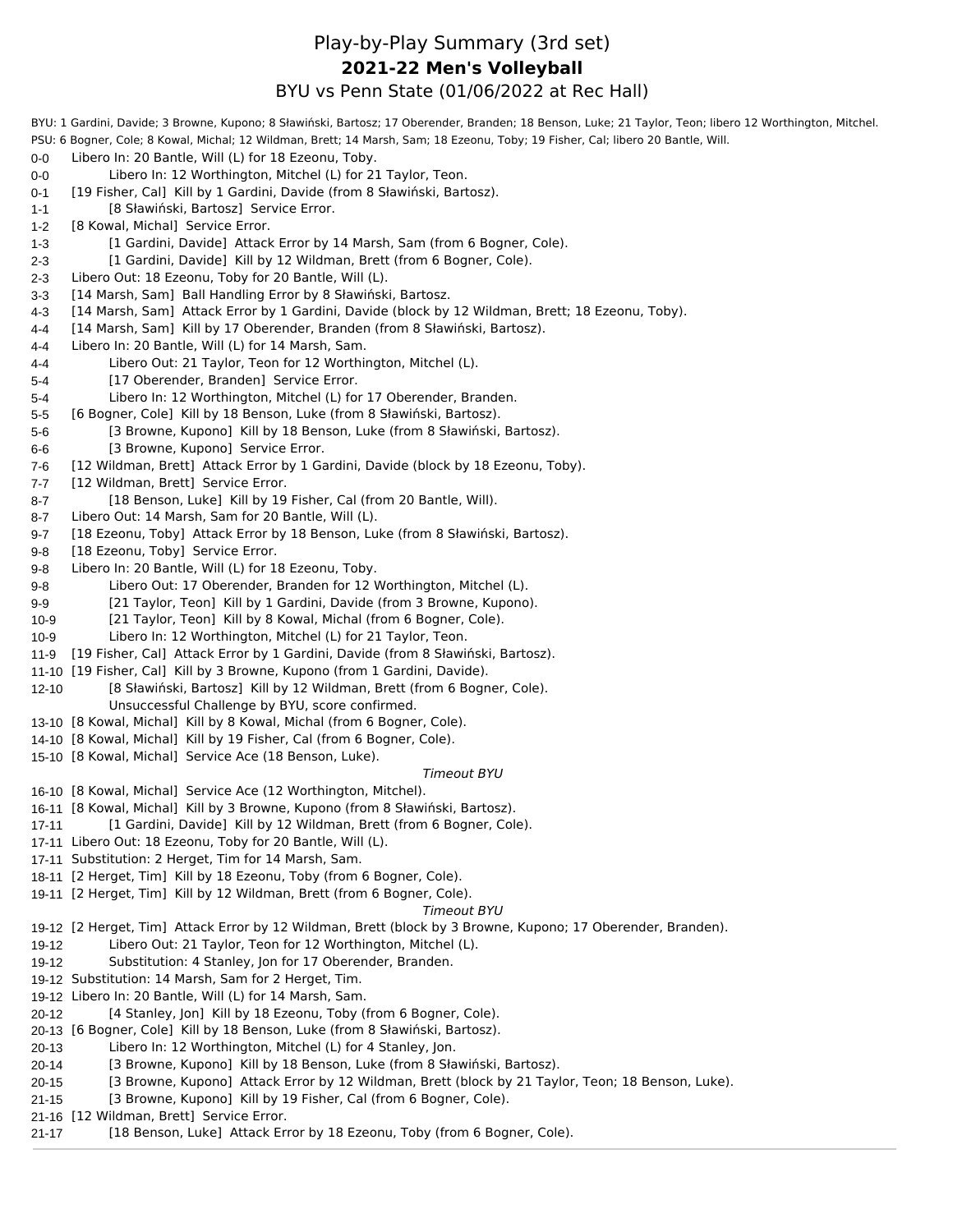#### Play-by-Play Summary (3rd set) BYU vs Penn State (01/06/2022 at Rec Hall) **2021-22 Men's Volleyball**

*Timeout Penn State*

- 21-18 [18 Benson, Luke] Attack Error by 18 Ezeonu, Toby (from 6 Bogner, Cole).
- Unsuccessful Challenge by Penn State, score confirmed.
- 22-18 [18 Benson, Luke] Kill by 18 Ezeonu, Toby (from 6 Bogner, Cole).
- 22-18 Libero Out: 14 Marsh, Sam for 20 Bantle, Will (L).
- 22-18 Substitution: 10 Hartke, Gabe for 18 Ezeonu, Toby.
- 23-18 [10 Hartke, Gabe] Service Ace (18 Benson, Luke).
- 23-19 [10 Hartke, Gabe] Kill by 1 Gardini, Davide (from 8 Sławiński, Bartosz).
- 23-19 Libero Out: 4 Stanley, Jon for 12 Worthington, Mitchel (L).
- 23-19 Substitution: 17 Oberender, Branden for 4 Stanley, Jon.
- 23-19 Substitution: 18 Ezeonu, Toby for 10 Hartke, Gabe.
- 23-19 Libero In: 20 Bantle, Will (L) for 18 Ezeonu, Toby.
- 23-19 Substitution: 2 Ah Sue, Alex for 8 Sławiński, Bartosz.
- 24-19 [21 Taylor, Teon] Kill by 8 Kowal, Michal (from 6 Bogner, Cole).
- 24-19 Substitution: 8 Sławiński, Bartosz for 2 Ah Sue, Alex.
- 24-19 Libero In: 12 Worthington, Mitchel (L) for 21 Taylor, Teon.
- 25-19 [19 Fisher, Cal] Service Ace (18 Benson, Luke).

Penn State 3, BYU 0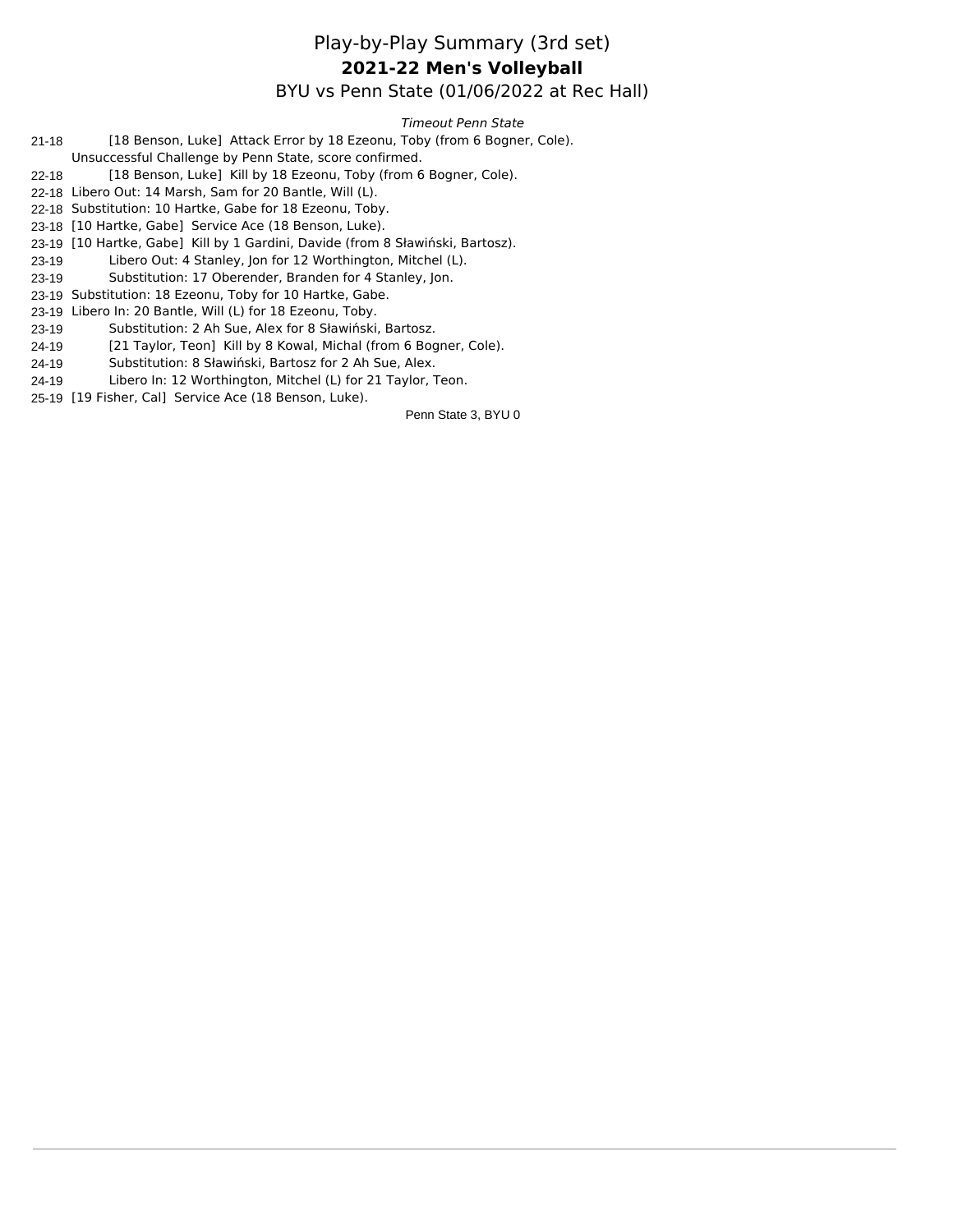# Match Report - Set 3 **2021-22 Men's Volleyball** BYU vs Penn State (01/06/2022 at Rec Hall)

|                                                          |                   |                   | Attack              |                   |                 | Set               |                      |                |                | Serve          |              |                 | Reception                |                          |                |              | <b>Block</b> |            |                |             |
|----------------------------------------------------------|-------------------|-------------------|---------------------|-------------------|-----------------|-------------------|----------------------|----------------|----------------|----------------|--------------|-----------------|--------------------------|--------------------------|----------------|--------------|--------------|------------|----------------|-------------|
| ## BYU<br>1(2)345                                        | S                 | K<br>Ε            | <b>TA</b>           |                   |                 | Pct Ast Err TA    |                      |                | Pct SA SE TA   |                | Pct          | $\mathbf 0$     | <b>RE</b>                |                          | $Pct  $ Dig    |              | BS BA BE     |            | <b>BHE</b>     | Pts         |
| 1 Gardini, Davide<br>п                                   | 1                 | 3                 | 3<br>6              | .000              | $\mathbf{1}$    |                   | 2<br>.500            | $\mathbf{r}$   |                |                | 3 1.000      | 2               | $\cdot$                  | 1.000                    | $\overline{4}$ |              |              |            |                | 3.0         |
| 2 Ah Sue, Alex<br>$\Box$                                 | $\mathbf{1}$      |                   |                     |                   |                 |                   |                      |                |                |                |              |                 |                          |                          |                |              |              |            |                | $\sim$      |
| 3 Browne, Kupono<br>■                                    | 1                 | 2                 | 6                   | .333              | 1               |                   | 1.000<br>1           |                | 1              | 5              | .800         |                 |                          | .000                     |                |              |              |            | $\cdot$        | 2.5         |
| 4 Stanley, Jon<br>$\Box$                                 | $\mathbf{1}$      |                   |                     | .000              |                 |                   | .000                 |                |                | $\mathbf{1}$   | 1.000        |                 |                          | .000                     |                |              |              |            |                | 0.0         |
| 8 Sławiński, Bartosz<br>П                                | 1                 |                   |                     | .000              | 8               | $\mathbf{r}$      | 19<br>.421           |                | 1              | $\overline{2}$ | .500         | $\mathbf{r}$    | $\overline{\phantom{a}}$ | .000                     | $\mathbf 1$    |              |              |            | $\mathbf{1}$   | 0.0         |
| 12 Worthington, Mitchel<br>L.                            | 1                 |                   |                     | .000              |                 | G.                | .000                 |                |                |                | .000         | 9               | $\overline{1}$           | .900                     | 2              |              |              |            |                | 0.0         |
| 17 Oberender, Branden                                    | 1<br>1            |                   | 2                   | .500              |                 |                   | .000                 |                |                | $\mathbf 1$    | .000         |                 |                          | .000                     |                |              | 1            |            | $\overline{a}$ | 1.5         |
| 18 Benson, Luke<br>п                                     | $\mathbf{1}$      | 4<br>$\mathbf{1}$ | $\overline{7}$      | .429              |                 |                   | $\mathbf{1}$<br>.000 |                |                | $\overline{4}$ | 1.000        | 6               | 3                        | .667                     |                |              | $\mathbf 1$  |            |                | 4.5         |
| 21 Taylor, Teon<br>п                                     | 1                 |                   |                     | .000              |                 |                   | .000                 |                |                | 3              | 1.000        |                 |                          | .000                     |                |              | 1            |            |                | 0.5         |
| <b>TEAM</b>                                              |                   |                   |                     |                   |                 |                   |                      |                |                |                |              | $\cdot$         |                          |                          | $\cdot$        |              |              |            | $\sim$         | $\sim$      |
| <b>Totals</b>                                            | 3 <sup>1</sup>    | 10<br>4           | 21                  | .286              | 10              | $\mathbf{r}$      | .435<br>23           | $\mathbf{r}$   | 3              | 19             | .842         | 17 <sub>4</sub> |                          | .810                     | $\overline{7}$ |              | 4            |            | $\mathbf{1}$   | 12.0        |
|                                                          |                   |                   |                     |                   |                 |                   |                      |                |                |                |              |                 |                          |                          |                |              |              |            |                |             |
| <b>Attack By Set</b>                                     |                   |                   |                     |                   |                 |                   |                      |                |                |                |              |                 |                          | <b>TOTAL TEAM BLOCKS</b> |                |              |              |            | 2.0            |             |
| Pct Sideout<br>K<br>Set<br>Е<br>ТA<br>Pct                |                   |                   |                     |                   |                 | <b>SET SCORES</b> |                      |                |                | 1              | 2            |                 | 3                        |                          |                |              |              |            | Team records:  |             |
|                                                          |                   |                   |                     |                   |                 |                   |                      |                |                |                |              |                 |                          |                          |                |              |              |            |                |             |
| 6<br>6<br>$\mathbf{1}$<br>19<br>$11 - 25$<br>44%<br>.000 |                   |                   |                     |                   |                 |                   |                      |                |                |                |              |                 |                          |                          |                |              |              |            |                |             |
| 8<br>29<br>$11 - 24$<br>2<br>11<br>45%<br>.103           |                   |                   |                     | <b>BYU</b>        |                 |                   |                      |                | (0)            | 14             | 18           | 19              |                          |                          |                |              |              | $0-1, 0-0$ |                |             |
| 3<br>21<br>$12 - 25$<br>10<br>4<br>.286<br>48%           |                   |                   |                     |                   | Penn State      |                   |                      |                | (3)            | 25             | 25           | 25              |                          |                          |                |              |              | $1-0, 0-0$ |                |             |
|                                                          |                   |                   |                     |                   |                 |                   |                      |                |                |                |              |                 |                          |                          |                |              |              |            |                |             |
| ## Penn State                                            |                   |                   | Attack              |                   |                 | Set               |                      |                |                | Serve          |              |                 | Reception                |                          |                |              | <b>Block</b> |            |                |             |
| (1) 2 (3) 4 5                                            | S                 | K                 | E TA                |                   |                 | Pct Ast Err TA    |                      |                | Pct SA SE TA   |                | Pct          | $0$ RE          |                          |                          | $Pct  $ Dig    |              | BS BA BE     |            | <b>BHE</b>     | Pts         |
| 2 Herget, Tim<br>$\Box$                                  |                   |                   |                     | .000              |                 | $\mathbf{r}$      | .000                 |                |                | 3              | 1.000        |                 |                          | .000                     |                |              |              |            | $\mathbf{r}$   | 0.0         |
| 6 Bogner, Cole<br>П                                      | $\mathbf{1}$      |                   | 1                   | .000              | 12 <sup>2</sup> | $\sim$            | 22<br>.545           |                |                |                | 2 1.000      | $\mathbf{1}$    |                          | 1.000                    | $\mathbf{1}$   |              |              |            |                | 0.0         |
| 8 Kowal, Michal<br>п                                     | 1                 | 3                 | 4                   | .750              |                 | $\sim$<br>$\cdot$ | .000                 | 2              | $\mathbf{1}$   | 6              | .833         | 3               | $\cdot$                  | 1.000                    | $\mathbf 1$    |              |              |            |                | 5.0         |
| 10 Hartke, Gabe<br>$\Box$                                | 1                 |                   |                     | .000              |                 | .                 | .000                 | $\mathbf{1}$   |                | 2              | 1.000        |                 |                          | .000                     |                |              |              |            |                | 1.0         |
| 12 Wildman, Brett                                        | 1                 | 4                 | $\overline{2}$<br>8 | .250              |                 |                   | .000<br>-1           |                | $\overline{2}$ | 3              | .333         | 6               |                          | 1.000                    | $\mathbf{1}$   |              |              |            | $\cdot$        | 4.5         |
| 14 Marsh, Sam<br>■<br>■                                  | $\mathbf{1}$      |                   | 2<br>$\mathbf{1}$   | $-0.500$          |                 | $\mathbf{r}$      | .000                 |                |                | 3              | 1.000        |                 | $\cdot$                  | .000                     |                |              |              |            |                | 0.0         |
| 18 Ezeonu, Toby<br>п                                     | 3<br>1            | $\overline{2}$    | $\overline{7}$      | .143              |                 |                   | .000                 |                | 1              | $\overline{2}$ | .500         |                 | $\overline{\phantom{a}}$ | .000                     |                | 1            |              |            |                | 4.5         |
| 19 Fisher, Cal<br>L                                      | $\mathbf{1}$<br>3 |                   | $\overline{4}$      | .750              |                 |                   | $\mathbf{1}$<br>.000 |                |                | $\overline{4}$ | 1.000        |                 |                          | .000                     | $\overline{4}$ |              |              |            |                | 4.0         |
| 20 Bantle, Will                                          | 1                 |                   |                     | .000              | 1               |                   | 2<br>.500            |                |                |                | .000         | 6               |                          | 1.000                    |                |              |              |            |                | 0.0         |
| <b>TEAM</b><br><b>Totals</b>                             | 3 <sup>1</sup>    | 13<br>5           | 26                  | .000<br>$.308$ 13 |                 | $\sim$            | .000<br>26<br>.500   | $\overline{4}$ | 4              | 25             | .000<br>.840 | 16              |                          | .000<br>1.000            | $\overline{7}$ | $\mathbf{1}$ | 2            |            | ۰.             | 0.0<br>19.0 |

#### **Attack By Set**

|  |  |  | Set K E TA Pct Sideout | Pct |
|--|--|--|------------------------|-----|
|  |  |  | 1 11 3 16 .500 11-14   | 78% |
|  |  |  | 2 11 4 21 333 12-19    | 63% |
|  |  |  | 3 13 5 26 308 12-19    | 63% |

#### TOTAL TEAM BLOCKS **2.0**

| Site: State College (Rec Hall)             |  |            |  |
|--------------------------------------------|--|------------|--|
| Date: 01/06/2022 Attend: 197               |  | Time: 1:33 |  |
| Referees: Michael O'Connor. Keith Murlless |  |            |  |

|              |      |  | Total |
|--------------|------|--|-------|
| Tie Scores   | 5.   |  | 19    |
| Lead changes | - 46 |  | 13    |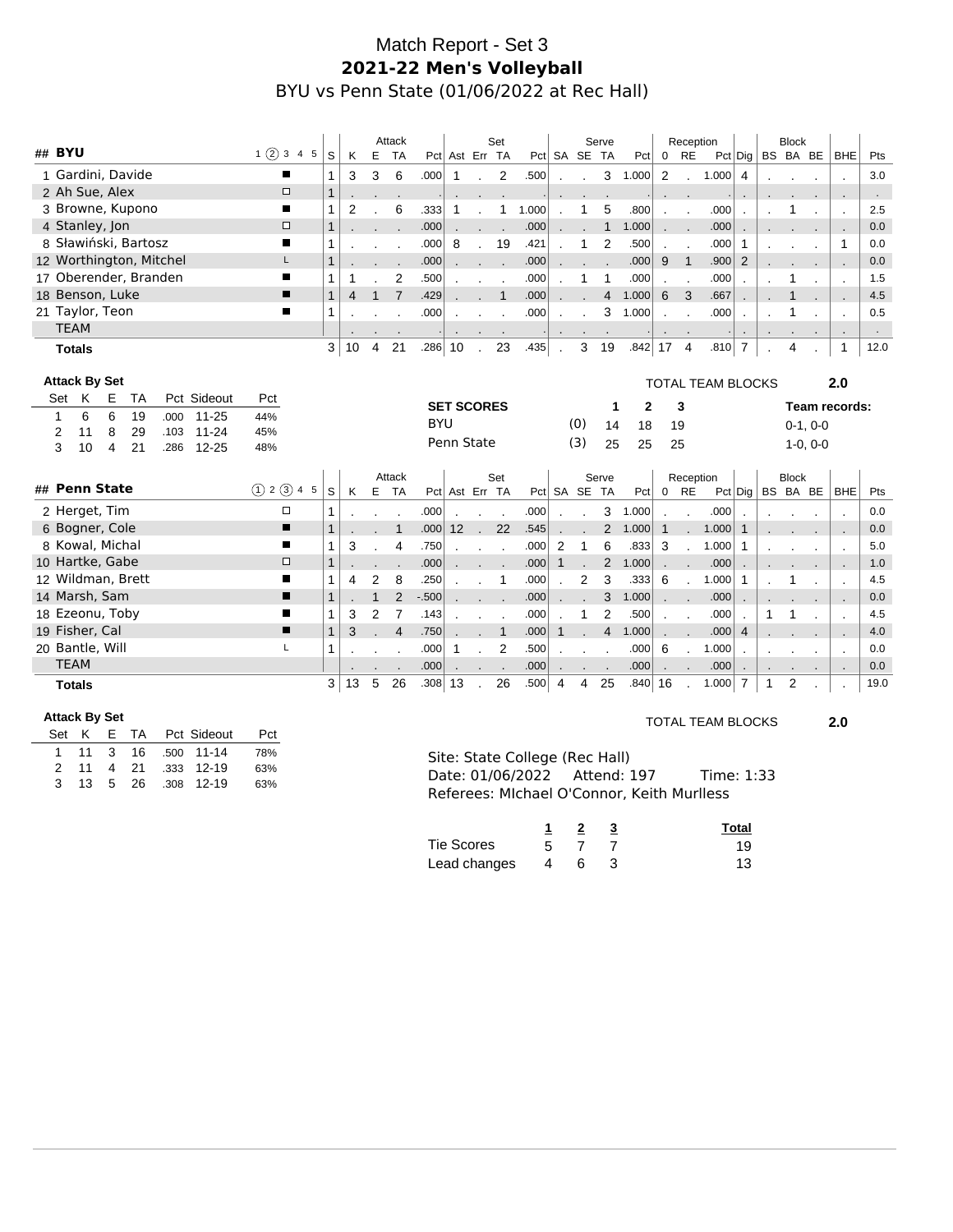|                                                                                                            | Bik<br>$\Omega$<br>Set 5<br>$\mathcal{S}^{\mathsf{A}}$<br>BIK   K-E-TA<br>$\Omega$<br>Set 4<br>SÃ |                           |                                     |                     |                          |                                |                                |                         |                       |                               |                                 |                |                   |                      | <b>Team Blocks:</b><br>Team records:  |                                     | 000<br>$0-1, 0-0$<br>$1-0, 0-0$ |                                                        | Set 5<br>Set 4 | $\frac{1}{2}$<br>$\Omega$<br>$\mathcal{S}^{\mathsf{A}}$<br>BIK   K-E-TA<br>$\Omega$<br>$\delta$ |                       |                                   |                           |                 |                 |                   |                             |                                  |                        |                   |      |                  | Total                          | e n              |                                            |  |
|------------------------------------------------------------------------------------------------------------|---------------------------------------------------------------------------------------------------|---------------------------|-------------------------------------|---------------------|--------------------------|--------------------------------|--------------------------------|-------------------------|-----------------------|-------------------------------|---------------------------------|----------------|-------------------|----------------------|---------------------------------------|-------------------------------------|---------------------------------|--------------------------------------------------------|----------------|-------------------------------------------------------------------------------------------------|-----------------------|-----------------------------------|---------------------------|-----------------|-----------------|-------------------|-----------------------------|----------------------------------|------------------------|-------------------|------|------------------|--------------------------------|------------------|--------------------------------------------|--|
|                                                                                                            | K-E-TA                                                                                            |                           |                                     |                     |                          |                                |                                |                         |                       |                               |                                 |                |                   |                      |                                       |                                     |                                 |                                                        |                | K-E-TA                                                                                          |                       |                                   |                           |                 |                 |                   |                             |                                  |                        |                   |      |                  |                                |                  |                                            |  |
|                                                                                                            | $\frac{1}{2}$<br>$\Omega$                                                                         | 4                         |                                     | $\overline{C}$      |                          |                                |                                | $\mathbf{\Omega}$       | $\overline{0}$        | $\overline{c}$                | $0 - 1$                         |                | 2.0<br>Z          |                      | ω                                     |                                     | <b>98</b>                       |                                                        |                | $\frac{1}{100}$<br>$\Omega$                                                                     |                       |                                   |                           |                 |                 | $\overline{C}$    |                             | $\overline{1}$ -1                |                        |                   |      | 2.0              |                                |                  |                                            |  |
|                                                                                                            | Set 3<br>℅                                                                                        |                           |                                     |                     |                          |                                |                                |                         |                       |                               |                                 |                |                   |                      | ี                                     |                                     | $\frac{8}{25}$                  |                                                        | Set 3          | $\mathcal{L}_{\infty}$                                                                          |                       |                                   | Ν                         |                 |                 |                   |                             |                                  |                        |                   |      | 4                |                                |                  |                                            |  |
|                                                                                                            |                                                                                                   |                           |                                     |                     |                          |                                |                                |                         |                       |                               |                                 |                |                   |                      |                                       |                                     | $\dot{4}$                       | 25                                                     |                |                                                                                                 |                       |                                   |                           |                 |                 |                   |                             |                                  |                        |                   |      |                  | ణ⊩                             | $\sim$ $\infty$  |                                            |  |
|                                                                                                            | K-E-TA                                                                                            | $3 - 3 - 6$               |                                     | $2 - 0 - 6$         |                          |                                |                                |                         | $1 - 0 - 2$           | $4 - 1 - 7$                   |                                 |                | 286               |                      |                                       |                                     | Θũ                              |                                                        |                | K-E-TA                                                                                          |                       | $0 - 0 - 1$                       | $3 - 0 - 4$               |                 |                 | $4 - 2 - 8$       | $0 - 1 - 2$                 | $3 - 2 - 7$                      | $3 - 0 - 4$            |                   |      | 308              | N                              | <b>r</b>         | S                                          |  |
|                                                                                                            | ШĚ                                                                                                | $\overline{C}$            |                                     |                     |                          |                                | $\overline{0}$ -1              |                         |                       |                               |                                 |                | $\overline{1}$ .0 |                      |                                       |                                     |                                 |                                                        |                | Bik                                                                                             |                       |                                   |                           |                 |                 |                   | $\overline{C}$              | $0 - 2$                          | $1 - 3$                |                   |      | 4.0              |                                | ন ত 4            |                                            |  |
|                                                                                                            | $\Omega$<br>Set 2<br>$\mathbb{S}^{\mathbb{S}}$                                                    |                           |                                     |                     |                          | $\mathbf{\sim}$                | $\overline{ }$                 |                         |                       | ۰                             |                                 |                | 5                 |                      |                                       |                                     |                                 |                                                        | Set 2          | $\Omega$                                                                                        |                       | 2                                 |                           |                 |                 |                   |                             |                                  |                        |                   |      | 4<br>$\sim$      |                                |                  |                                            |  |
|                                                                                                            |                                                                                                   |                           |                                     |                     |                          |                                |                                |                         |                       |                               |                                 |                |                   |                      |                                       |                                     |                                 |                                                        |                | SÁ                                                                                              |                       |                                   |                           |                 |                 |                   |                             |                                  |                        |                   |      |                  |                                |                  |                                            |  |
|                                                                                                            | K-E-TA                                                                                            | $5 - 2 - 8$               |                                     | $4 - 1 - 8$         |                          | $0 - 0 - 1$                    |                                |                         | $0 - 1 - 1$           | $2 - 4 - 11$                  |                                 |                | .103              |                      | SET SCORES                            |                                     |                                 | Penn State                                             |                | K-E-TA                                                                                          |                       | $1 - 0 - 2$                       | $0 - 1 - 3$               |                 |                 | $2 - 2 - 4$       | $2 - 0 - 2$                 | $4 - 0 - 4$                      | $2 - 1 - 6$            |                   |      | .333             |                                | Tie Scores       | Lead changes                               |  |
|                                                                                                            | $\frac{1}{2}$                                                                                     |                           |                                     |                     |                          |                                |                                |                         |                       |                               |                                 |                | 0.0               |                      |                                       |                                     | <b>DAB</b>                      |                                                        |                | $\frac{1}{2}$                                                                                   |                       |                                   |                           |                 |                 | $0-2$             |                             | $0-2$                            | $-1$                   |                   |      | 3.0              |                                |                  |                                            |  |
|                                                                                                            | $\Omega$                                                                                          |                           |                                     |                     |                          |                                |                                |                         |                       |                               |                                 |                | $\sim$            |                      |                                       |                                     |                                 |                                                        |                | $\Omega$                                                                                        |                       |                                   | $\sim$                    |                 |                 | $\mathbf{\Omega}$ |                             |                                  |                        |                   |      | $\overline{ }$   |                                |                  |                                            |  |
|                                                                                                            | Set 1<br>$\mathbb S$                                                                              |                           |                                     |                     |                          |                                |                                |                         |                       |                               |                                 |                |                   |                      |                                       |                                     |                                 |                                                        | Set 1          | $\mathcal{S}^{\mathcal{A}}$                                                                     |                       |                                   |                           |                 |                 | 2                 |                             |                                  |                        |                   |      | ω                |                                |                  |                                            |  |
| BYU vs Penn State (01/06/2022 at Rec Hall)<br><b>Volleyball Summary By Set</b><br>2021-22 Men's Volleyball | K-E-TA                                                                                            | $1 - 1 - 2$               | $1 - 3 - 7$                         | $-1 - 6$            |                          |                                | $0 - 1 - 1$                    |                         | $3 - 0 - 3$           |                               |                                 |                | 000               |                      | P <sub>C</sub>                        | 78%                                 | 63%                             | 63%                                                    |                | $K-E-TA$                                                                                        |                       |                                   |                           | $0 - 0 - 1$     |                 | $3 - 1 - 5$       | $2 - 0 - 2$                 | $3 - 1 - 4$                      | $3 - 1 - 4$            |                   |      | 500              |                                |                  |                                            |  |
|                                                                                                            | Pts                                                                                               | 9.5                       | 1.0                                 | 7.5                 | 0.0                      | 0.0                            | 0.5                            | 0.0                     | 4.5                   | 7.5                           | 0.5                             | $\overline{0}$ | 31.0              |                      |                                       |                                     |                                 |                                                        |                | Pts                                                                                             | 0.0                   | 2.0                               | 5.0                       | 0.0             | $\frac{0}{1}$   | 13.5              | 4.5                         | 13.5                             |                        | 0.0               | 0.0  | 53.0             |                                |                  |                                            |  |
|                                                                                                            | <b>BHE</b>                                                                                        |                           |                                     |                     |                          |                                |                                |                         |                       |                               |                                 |                | $\overline{ }$    |                      | Sideout                               | $11 - 14$                           | $12 - 19$                       | $12 - 19$                                              |                | <b>BHE</b>                                                                                      |                       |                                   |                           |                 |                 |                   |                             |                                  |                        |                   |      |                  |                                |                  |                                            |  |
|                                                                                                            | 띪                                                                                                 |                           |                                     |                     |                          |                                |                                |                         |                       |                               |                                 |                | $\overline{ }$    | <b>Set</b>           |                                       |                                     |                                 |                                                        |                | $\overline{B}$                                                                                  |                       |                                   |                           |                 |                 |                   |                             | S                                |                        |                   |      | S                |                                |                  |                                            |  |
|                                                                                                            | <b>Block</b><br>BS BA                                                                             |                           |                                     |                     |                          |                                |                                |                         |                       |                               |                                 |                | $\circ$           | Penn State Attack By | Ĕ                                     | 500                                 | 333                             | 308                                                    | <b>Block</b>   | BS BA                                                                                           |                       |                                   |                           |                 |                 | S                 |                             | $\mathsf{L}\mathsf{D}$           | ო<br>$\mathbf{\Omega}$ |                   |      | $\tilde{c}$<br>S |                                |                  |                                            |  |
|                                                                                                            | Dig                                                                                               | 4                         |                                     |                     |                          | ო                              |                                | 4                       |                       |                               |                                 |                | $\frac{4}{3}$     |                      | $\tilde{E}$                           | $\frac{6}{2}$                       |                                 | $\frac{5}{2}$                                          |                | Dig                                                                                             |                       | 4                                 | ო                         |                 |                 | 4                 |                             |                                  | 4                      |                   |      | $\frac{8}{1}$    |                                |                  |                                            |  |
|                                                                                                            | RE                                                                                                | Ν                         |                                     |                     |                          |                                |                                | ω                       |                       | 4                             |                                 |                | တ                 |                      | ш                                     | S                                   |                                 | 4 ro                                                   |                | RE                                                                                              |                       |                                   |                           |                 |                 |                   |                             |                                  |                        |                   |      |                  |                                |                  |                                            |  |
|                                                                                                            | 55<br>Serve                                                                                       | N                         |                                     | $\mathbf{\Omega}$   |                          | $\mathbf{\Omega}$              |                                |                         | $\mathbf{\Omega}$     | S                             |                                 |                | $\frac{1}{2}$     |                      | ×                                     | $\tilde{t}$                         | Ξ                               | $\frac{3}{2}$                                          | Serve          | 59                                                                                              |                       |                                   | $\sim$                    |                 |                 | 5                 |                             | $\mathbf 2$                      |                        |                   |      | $\tilde{t}$      |                                |                  |                                            |  |
|                                                                                                            | SÃ                                                                                                |                           |                                     |                     |                          |                                |                                |                         |                       |                               |                                 |                | $\overline{ }$    |                      | Set                                   | $\overline{\phantom{0}}$            |                                 | $\sim$ $\sim$                                          |                | SÃ                                                                                              |                       |                                   | $\sim$                    |                 |                 | S                 |                             |                                  | $\sim$                 |                   |      | တ                |                                |                  |                                            |  |
|                                                                                                            | Pct Ast                                                                                           | $\mathbf{\Omega}$<br>.188 | $-286$                              | 250                 | 000                      | .000   22                      | $-1.00$                        | $\overline{50}$         | 500                   | 056                           | $\overline{000}$                | 000            | .130   26         |                      |                                       |                                     |                                 |                                                        |                | Pat Ast                                                                                         | 800                   | 27<br>333                         | $\mathbf{\Omega}$<br>286  | 000             | 000             | 235               | 500                         | 467                              | 429                    | 3<br> 000         | 000  | 365 32           |                                |                  |                                            |  |
|                                                                                                            | F                                                                                                 | $\frac{6}{5}$             | $\ddot{\phantom{0}}$                | 20                  |                          |                                |                                |                         | $\circ$               | $\frac{8}{2}$                 |                                 |                | 69                |                      |                                       |                                     |                                 |                                                        |                | $\widetilde{\mathsf{L}}$                                                                        |                       | S                                 |                           |                 |                 |                   | ဖ                           | $\frac{5}{2}$                    | $\frac{4}{3}$          |                   |      | 63               |                                |                  |                                            |  |
|                                                                                                            | <b>Attack</b><br>Ш                                                                                | 6                         | $\infty$                            | $\sim$              |                          |                                |                                |                         |                       | 5                             |                                 |                | $\frac{8}{2}$     |                      |                                       |                                     |                                 |                                                        | <b>Attack</b>  | Ш                                                                                               |                       |                                   |                           |                 |                 | 5                 |                             | S                                | $\mathbf{\Omega}$      |                   |      | $\tilde{c}$      |                                |                  |                                            |  |
|                                                                                                            | ×<br>w                                                                                            | თ<br>ω                    | $\mathbf{\Omega}$                   | $\overline{ }$<br>S | $\overline{\phantom{0}}$ | S                              | $\sim$                         | S                       | 4<br>S                | $\circ$<br>S                  |                                 |                | 27<br>ო           |                      | Pct                                   | 44%                                 | 45%                             | 48%                                                    |                | ×<br>S                                                                                          | ω                     | $\mathfrak{S}$                    | S<br>S                    |                 | ۰               | ၜ<br>S            | 4<br>S                      | $\overline{C}$<br>$\mathfrak{S}$ | $\infty$<br>S          | S                 |      | 35<br>ო          |                                | Time: 1:33       |                                            |  |
|                                                                                                            | 5                                                                                                 |                           |                                     |                     |                          |                                |                                |                         |                       |                               |                                 |                |                   |                      |                                       |                                     |                                 |                                                        |                | 5                                                                                               |                       |                                   |                           |                 |                 |                   |                             |                                  |                        |                   |      |                  |                                |                  |                                            |  |
|                                                                                                            | 4<br>S<br>$\odot$                                                                                 |                           | П                                   |                     | ◻                        |                                |                                |                         |                       | □                             |                                 |                |                   |                      | Sideout<br>Pct                        | 11-25<br>000                        | $11 - 24$<br>.103               | $12 - 25$<br>286                                       |                | 4<br>$\widehat{\odot}$ 2 $\widehat{\odot}$                                                      | □                     |                                   |                           | □               | □               |                   |                             |                                  |                        |                   |      |                  |                                | Attend: 197      |                                            |  |
|                                                                                                            | <b>DAB</b><br>##                                                                                  | Gardini, Davide           | Ah Sue, Alex<br>$\boldsymbol{\sim}$ | Browne, Kupono<br>S | Stanley, Jon<br>4        | Sławiński, Bartosz<br>$\infty$ | Julien, Gavin<br>$\frac{1}{2}$ | 12 Worthington, Mitchel | 17 Oberender, Branden | Benson, Luke<br>$\frac{1}{6}$ | Taylor, Teon<br>$\overline{21}$ | TEAM           | Totals            | BYU Attack By Set    | $\tilde{\mathsf{L}}$<br>ш<br>×<br>Set | $\overline{9}$<br>$\circ$<br>ဖ<br>T | Ξ                               | ี 8 ฉ<br>$\infty$ 4<br>$\overline{C}$<br>$\sim$ $\sim$ |                | Penn State<br>##                                                                                | Herget, Tim<br>$\sim$ | Bogner, Cole<br>$\mathbf  \omega$ | Kowal, Michal<br>$\infty$ | Kerr, John<br>ၜ | 10 Hartke, Gabe | 12 Wildman, Brett | Marsh, Sam<br>$\frac{4}{3}$ | 18 Ezeonu, Toby                  | 19 Fisher, Cal         | Bantle, Wil<br>20 | TEAM | Totals           | Site: State College (Rec Hall) | Date: 01/06/2022 | Referees: Michael O'Connor, Keith Muriless |  |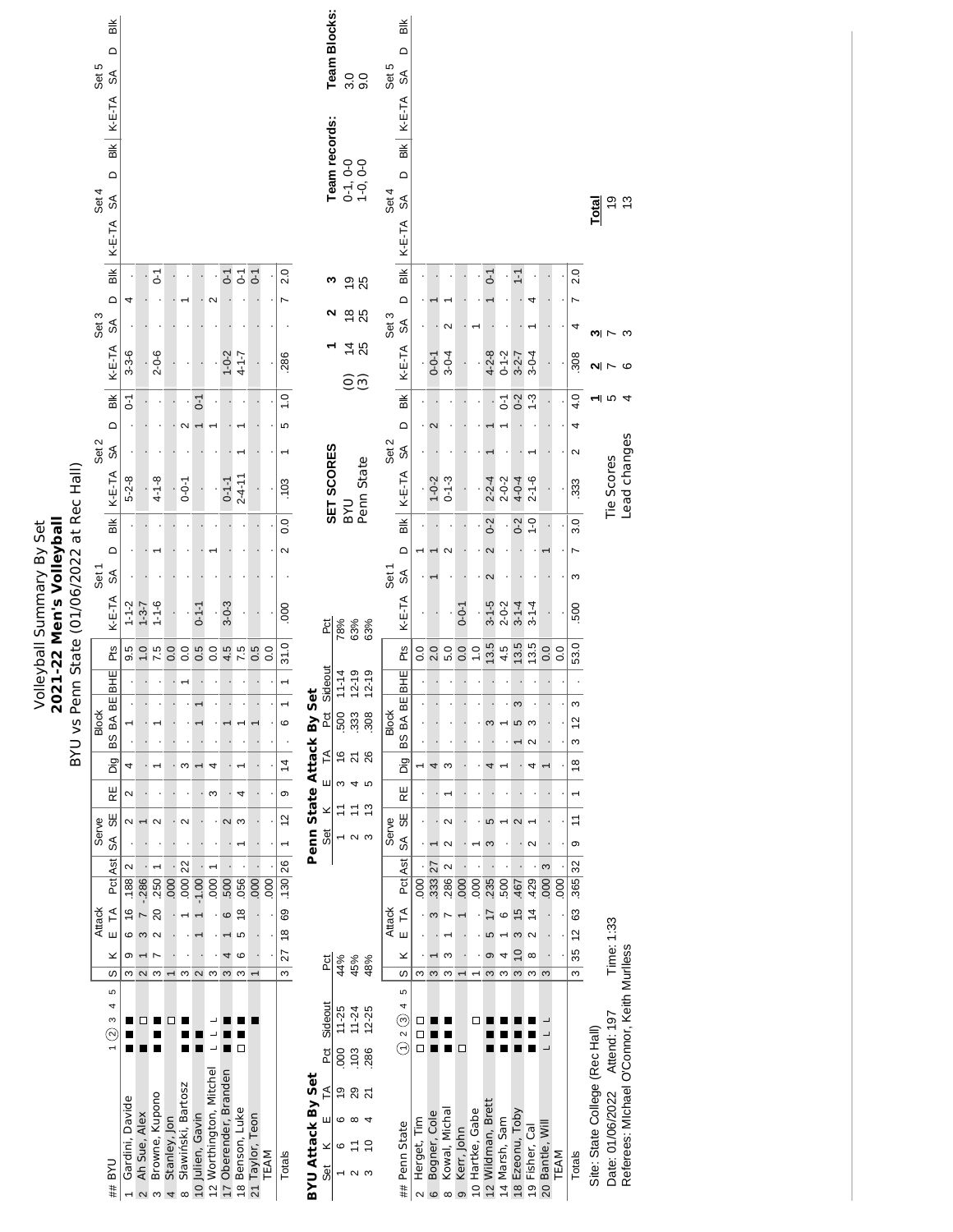|                                            | Blk%<br>Err%                                                |                      |                              |                   |                               |                               | 43%                                                 |                                          |                                |                                       |                 | 12%<br>4%                      |                         | FBSO%                                                 |                      | 67%            | 64%                  |                                          |                                                                         | 50%                |                                                                                       |                                |                                    | 42%                      |      | 53%                                                                                     | <b>Team Blocks:</b><br>Team records: | 3.0                                                                              | 0.6                         |                                |            |                  |                            | ESO = Earned side out                          |
|--------------------------------------------|-------------------------------------------------------------|----------------------|------------------------------|-------------------|-------------------------------|-------------------------------|-----------------------------------------------------|------------------------------------------|--------------------------------|---------------------------------------|-----------------|--------------------------------|-------------------------|-------------------------------------------------------|----------------------|----------------|----------------------|------------------------------------------|-------------------------------------------------------------------------|--------------------|---------------------------------------------------------------------------------------|--------------------------------|------------------------------------|--------------------------|------|-----------------------------------------------------------------------------------------|--------------------------------------|----------------------------------------------------------------------------------|-----------------------------|--------------------------------|------------|------------------|----------------------------|------------------------------------------------|
|                                            | K%<br><b>Transition Attack</b><br>td<br>P                   |                      | 000                          | 33%<br>333        | .000                          |                               | 57%<br>.143                                         | 1.000 100%                               | 71%<br>.714                    | 50% 17%<br>333                        |                 | 54%<br>385                     | Reception               | RE<br>$\circ$                                         |                      | $\epsilon$     | 급                    |                                          |                                                                         | $\overline{14}$    |                                                                                       |                                |                                    | 12                       |      | $\overline{a}$<br>$\overline{a}$                                                        |                                      | $0-1, 0-0$                                                                       | $1-0, 0-0$                  |                                |            |                  |                            |                                                |
|                                            | F<br>$\frac{1}{2}$<br>Εrτ<br>×                              |                      |                              | w                 |                               |                               | ω<br>4                                              | $\blacksquare$                           | $\overline{5}$                 | 6<br>m                                |                 | 26<br>ξ<br>⊣<br>$\overline{1}$ | Serve                   | SE%<br>P <sub>C</sub><br>$\tilde{H}$                  | 1.000                | 1.000<br>15    | 18%<br>818<br>$\Box$ |                                          | 1.000<br>$\sim$                                                         | 33%<br>.667<br>15  | 14%<br>857                                                                            | 40%<br>.600<br>LO <sub>1</sub> | 8%<br>917<br>$\overline{12}$       |                          |      | 15%<br>.851<br>74                                                                       | ∾                                    | $\overline{9}$<br>$\frac{8}{1}$<br>$\overline{4}$                                | 25<br>25<br>25              |                                |            |                  |                            | FBSO = First Ball on SideOut SO = Side out won |
|                                            | Blk%<br>Err%                                                | ÷.                   |                              | 25%               |                               |                               | 20%                                                 | 20%                                      | 38%                            | 13%                                   |                 | 22%                            |                         | 55<br>S<br>BE                                         |                      |                | $\sim$               |                                          |                                                                         | LN,<br>m           | $\overline{\phantom{0}}$                                                              | $\sim$<br>$\sim$               | $\overline{\phantom{0}}$<br>$\sim$ |                          |      | $\mathbf{1}$<br>Φ<br>$\epsilon$                                                         |                                      | $\widehat{\circ}$                                                                | $\widehat{\mathcal{C}}$     |                                |            |                  |                            |                                                |
| BYU vs Penn State (01/06/2022 at Rec Hall) | K%<br>First Ball Attack<br><b>Pct</b><br>F<br>$\frac{1}{2}$ |                      | 50%<br>500<br>$\sim$         | 50%<br>250<br>4   |                               |                               | 50%<br>300<br>10                                    | 60%<br>400<br>S                          | 63%<br>250<br>$\infty$         | 63%<br>500<br>$^{\circ}$              |                 | 57%<br>351<br>37               | <b>Block</b>            | BA <sub>3</sub><br>BA <sub>2</sub><br>BS<br><b>PC</b> | 100%                 | 0%             | 0%                   |                                          |                                                                         | $\sim$<br>50%      | 100%                                                                                  | 4                              | m<br>$\sim$<br>50%                 | 0%                       |      | $\sim$<br>$\overline{10}$<br>$\mathsf{m}$<br>33%                                        | SET SCORES                           | <b>DAB</b>                                                                       | Penn State                  |                                |            | <b>Total</b>     | ó,<br>$\frac{3}{2}$        | $PS = Points scoring$                          |
|                                            | Εr<br>×                                                     |                      | $\overline{\phantom{a}}$     | $\sim$            |                               |                               | S                                                   | m                                        | $\epsilon$<br>n w              | ⊣                                     |                 | $\infty$<br>21                 | Dig                     | $\tilde{H}$<br>DТК                                    | 1<br>⊣               | 4              | m                    |                                          |                                                                         | 4<br>$\sim$        | $\overline{\phantom{0}}$<br>$\overline{ }$                                            |                                | 4<br>$\sim$                        | $\overline{\phantom{0}}$ |      | $\frac{8}{18}$<br>6                                                                     |                                      | Time: 1:33                                                                       |                             |                                |            |                  | <u>న</u> గాల               | BA3 = Block Assist with 3                      |
|                                            | Blk%<br>Err%<br>K%<br>Attacking<br>Þct                      | $\ddot{\phantom{0}}$ | 33%<br>333                   | 14%<br>43%<br>286 | .000                          |                               | 18%<br>12%<br>53%<br>235                            | 17%<br>67%<br>500                        | 20%<br>67%<br>467              | 14%<br>57%<br>429                     |                 | 5%<br>56% 14%<br>365           | First Transition Attack | Blk%<br>Err%<br>K%<br>Pct                             | $\ddot{\phantom{0}}$ | 000            | 33%<br>333           | .000                                     |                                                                         | 40%<br>60%<br>.200 | 1.000 100%                                                                            | 60%<br>.600                    | 20%<br>40%<br>200                  |                          |      | 10%<br>5%<br>48%<br>$\sqrt{333}$                                                        |                                      | Date: 01/06/2022 Attend: 197 Time:<br>Referees: Michael O'Connor, Keith Murlless |                             |                                |            |                  | 2N > 2<br>ন ত 4            | BA2 = Block Assist with 2                      |
|                                            | F<br>$\frac{1}{2}$<br>띺<br>×                                |                      | . ო<br>$\mathbf{\mathbf{r}}$ | $\epsilon$        |                               |                               | $\overline{17}$<br>$\epsilon$<br>$\sim$<br>$\sigma$ | $\circ$<br>$\overline{\phantom{0}}$<br>4 | 15<br>$\sim$<br>$\overline{C}$ | $\overline{1}$<br>$\sim$<br>$^\infty$ |                 | 63<br>$\omega$<br>σ<br>35      |                         | $\overline{r}$<br>$\frac{1}{2}$<br>Εr<br>⊻            |                      |                | w                    |                                          |                                                                         | LN<br>$\infty$     | $\overline{\phantom{0}}$<br>$\mathbf{\mathbf{\mathbf{\mathbf{\mathbf{\mathbf{-}}}}}}$ | n n<br>$\omega$                | $\sim$                             |                          |      | $\overline{2}1$<br>$\overline{\mathsf{N}}$<br>$\mathbf{\overline{a}}$<br>$\overline{a}$ | Site: State College (Rec Hall)       |                                                                                  |                             |                                |            |                  | Lead changes<br>Tie Scores | $DTK = Dig To KIII$                            |
|                                            | S<br>Ю<br>4<br>ල<br>$\sim$<br>Ē                             | ω<br>⊔<br>□<br>□     | $\epsilon$                   | m<br>■            | $\overline{\phantom{0}}$<br>□ | $\overline{\phantom{0}}$<br>□ | $m$ $m$                                             |                                          | $m$ $m$                        |                                       | $\sim$          | $\epsilon$                     |                         | w<br>5<br>4<br>ⓒ<br>$\sim$<br>$\overline{\in}$        | ω<br>$\Box$<br>Ω     | $\mathsf{m}$   | $\epsilon$<br>Ξ      | $\mathbf{\mathbf{\mathsf{H}}}$<br>$\Box$ | $\mathbf{\mathbf{\mathbf{\mathbf{\mathbf{\mathbf{\mathbf{-}}}}}}}$<br>□ | $\sim$             | $\omega$                                                                              | $\omega$                       | $\omega$                           | $\epsilon$               |      | $\mathsf{m}$                                                                            |                                      | PS%<br>FBSO%                                                                     | 56%<br>67%                  | 54%<br>47%                     | 52%<br>50% | 54%<br>53%       |                            | Blk = Attack blocked                           |
|                                            | ## Penn State                                               | 2 Herget, Tim        | 6 Bogner, Cole               | 8 Kowal, Michal   | 9 Kerr, John                  | 10 Hartke, Gabe               | 12 Wildman, Brett                                   | 14 Marsh, Sam                            | 18 Ezeonu, Toby                | 19 Fisher, Cal                        | 20 Bantle, Will |                                |                         | ## Penn State                                         | 2 Herget, Tim        | 6 Bogner, Cole | 8 Kowal, Michal      | 9 Kerr, John                             | 10 Hartke, Gabe                                                         | 12 Wildman, Brett  | 14 Marsh, Sam                                                                         | 18 Ezeonu, Toby                | 19 Fisher, Cal                     | 20 Bantle, Wil           | Team |                                                                                         | ## Penn State                        | ESO<br><b>SO%</b><br>SO<br>Set                                                   | 67%<br>53%<br>79%<br>$\Box$ | 63%<br>$\frac{2}{12}$<br>⊣ ∧ ന | 56%<br>63% | 57%<br>67%<br>35 |                            | Err = Attack in Net or Out                     |

Enhanced Insights Summary **2021-22 Men's Volleyball**

Enhanced Insights Summary<br>2021-22 Men's Volleyball